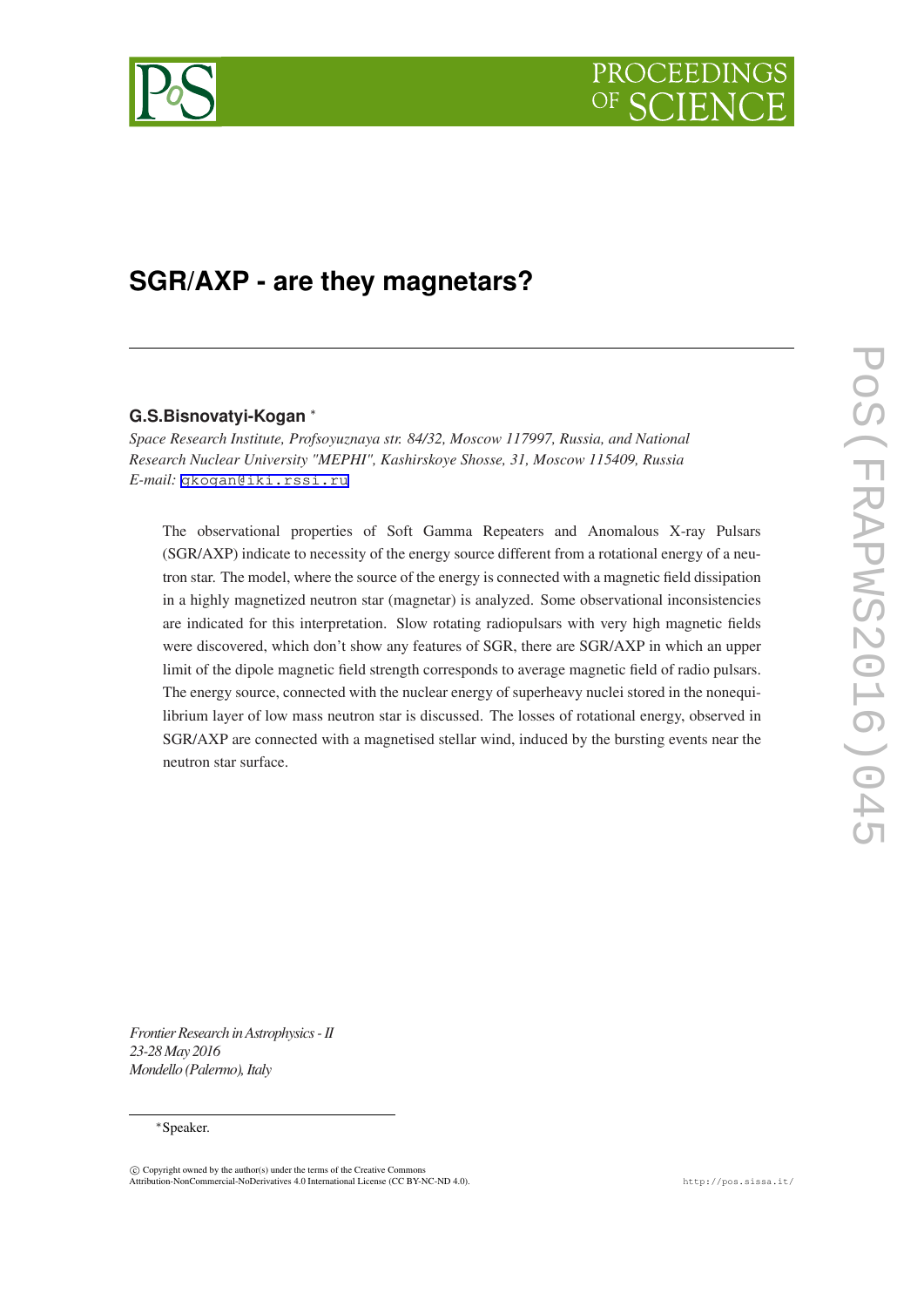### 1. Introduction

Neutron stars (NS) are formed as a result of a collapse of the core of a massive star with a mass *M >∼* 12*M⊙*. Conservation of the magnetic flux gives an estimation of NS magnetic field as  $B_{ns} = B_s (R_s/R_{ns})^2$ ,  $B_s = 10 \div 100$  Gs, at  $R \sim (3 \div 10)R_{\odot}$ ,  $R_{ns} = 10$  km,  $B_{ns} = 4 \cdot 10^{11} \div 5 \cdot 10^{13}$  Gs (Ginzburg 1964).

Estimation of the NS magnetic field is obtained in radio pulsars by measurements of their rotational period and its time derivative, in the model of a dipole radiation, or pulsar wind model (Pacini 1967; Goldreich and Julian 1969) Timing observations of single radiopulsars give the following estimation  $B_{ns} = 2 \cdot 10^{11} \div 5 \cdot 10^{13}$  Gs (Lorimer 2005).



Figure 1: *P* - *P*<sup></sup> diagram for radiopulsars. Pulsars in binary systems with low-eccentricity orbits are encircled, and in high-eccentricity orbits are marked with ellipses. Stars show pulsars suspected to be connected with supernova remnants, from Lorimer (2005).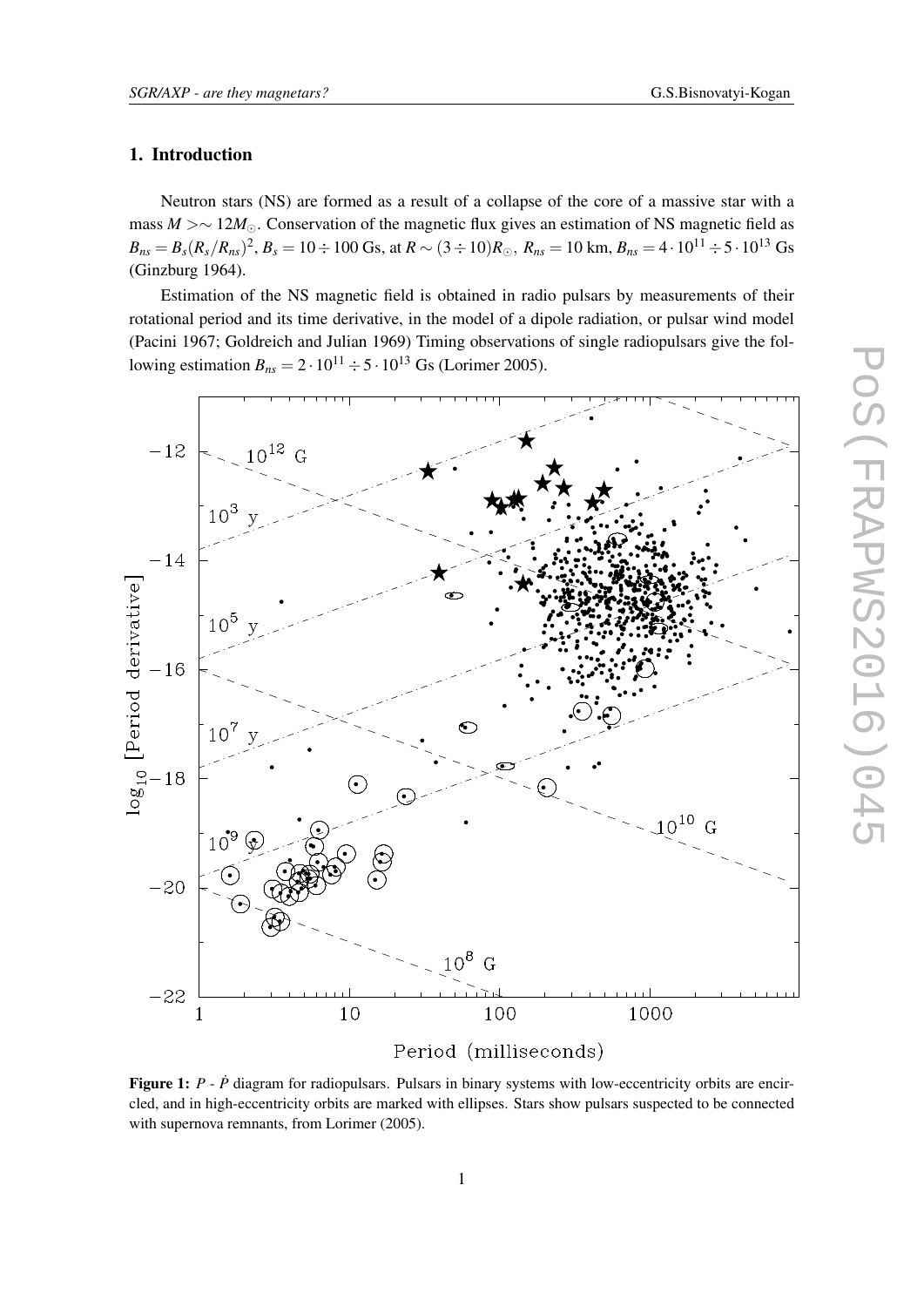The pulsars with a small magnetic field in the left lower angle decrease their magnetic field during recycling by accretion in a close binary. see Bisnovatyi-Kogan (2006).

SGR are single neutron stars with periods  $2 \div 8$  seconds They produce "giant bursts", when their luminosity *L* in the peak increase  $5 \div 6$  orders of magnitude. Having a slow rotation, and small rotational energy, their observed average luminosity exceeds rotational loss of energy more than 10 times, and orders of magnitude during the giant outbursts.

It was suggested by Duncan and Thompson (1995), that the source of energy is their huge magnetic field, 2 or 3 order of a magnitude larger, then the average field in radiopulsars. Such objects were called magnetars.

### 2. SGR, giant bursts, and short GRB

First two Soft Gamma Repeaters (SGR) had been discovered by KONUS group in 1979. The first one, FXP 0520 - 66, was discovered after the famous giant 5 March 1979 burst (Mazets et al. 1979b,c; Golenetskii et al. 1979), see also Mazets et.al (1982). In another source B1900+14 only small recurrent bursts had been observed (Mazets et al. 1979a). Now these sources are known under names SGR 0520 - 66 and SGR 1900+14 respectively. The third SGR 1806-20 was identified as a repetitive source by Laros et.al. (1986a,b). The first detection of this source as GRB070179 was reported by Mazets et al.(1981), and it was indicated by Mazets et al. (1982), that this source, having an unusually soft spectrum, can belong to a separate class of repetitive GRB, similar to FXP0520 - 66 and B1900+14. This suggestion was completely confirmed. The forth known SRG1627-41, showing giant burst, was discovered in 1998 almost simultaneously by BATSE (Kouveliotou et al. 1998a), and BeppoSAX (Feroci et al. 1998). The giant bursts had been observed until now in 4 sources.

### 2.1 SGR0526-66

It was discovered due to a giant burst of 5 March 1979, projected to the edge of the SNR N49 in LMC, and described by (Mazets et al. 1979b,c; Golenetskii et al. 1979, Mazets et.al 1982). Accepting the distance 55 kpc to LMC, the peak luminosity in the region  $E<sub>\gamma</sub>$  > 30 keV was  $L_p \geq 3.6 \times 10^{45}$  ergs/s, the total energy release in the peak  $Q_p \geq 1.6 \times 10^{44}$  ergs, in the subsequent tail  $Q_t = 3.6 \times 10^{44}$  ergs. The short recurrent bursts have peak luminosities in this region  $L_p^{rec} =$  $3 \times 10^{41} - 3 \times 10^{42}$  ergs/s, and energy release  $Q^{rec} = 5 \times 10^{40} - 7 \times 10^{42}$  ergs. The tail was observed about 3 minutes and had regular pulsations with the period  $P \approx 8$  s. There was not a chance to measure  $\dot{P}$  in this object.

### 2.2 SGR1900+14

Detailed observations of this source are described by Mazets et al. (1999b,c), Kouveliotou et al. (1999), Woods et al. (1999). The giant burst was observed 27 August, 1998. The source lies close to the less than <sup>10</sup><sup>4</sup> year old SNR G42.8+0.6, situated at distance *<sup>∼</sup>* <sup>10</sup> kpc. Pulsations had been observed in the giant burst, as well as in the X-ray emission observed in this source in quiescence by RXTE and ASCA.  $\dot{P}$  was measured, being strongly variable. Accepting the distance 10 kpc, this source had in the region  $E_{\gamma}$  > 15 keV:  $L_p$  > 3.7  $\times$  10<sup>44</sup> ergs/s,  $Q_p$  > 6.8  $\times$  10<sup>43</sup> ergs,  $Q_t = 5.2 \times 10^{43}$  ergs,  $L_p^{rec} = 2 \times 10^{40} - 4 \times 10^{41}$  ergs/s,  $Q^{rec} = 2 \times 10^{39} - 6 \times 10^{41}$  ergs,  $P =$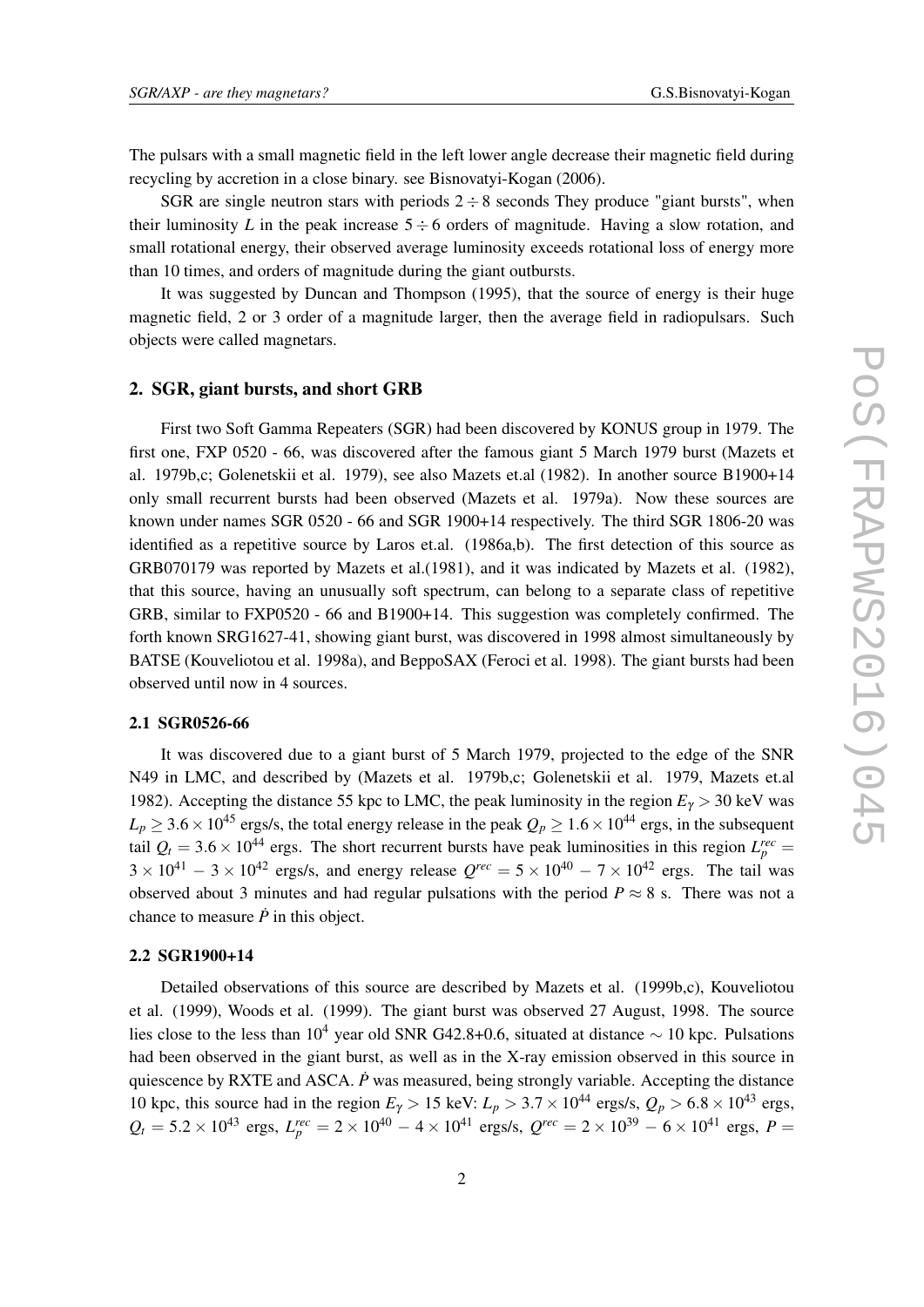5.16 s,  $P = 5 \times 10^{-11} - 1.5 \times 10^{-10}$  s/s. The X-ray pulsar in the error box of this source was discovered by Hurley et al. (1999b). This source was discovered also in radio band, at frequency 111 MHz as a faint,  $L_r^{max} = 50$  mJy, radiopulsar (Shitov 1999), with the same *P* and variable  $\dot{P}$ , good corresponding to X-ray and gamma-ray observations. The values of *P* and average  $\dot{P}$ correspond to the rate of a loss of rotational energy  $\dot{E}_{rot} = 3.5 \times 10^{34}$  ergs/s, and magnetic field  $B = 8 \times 10^{14}$  Gs. The age of the pulsar estimated as  $\tau_p = P/2P = 700$  years is much less than the estimated age of the close nearby SNR. Note that the observed X-ray luminosity of this object  $L<sub>x</sub> = 2 \times 10^{35} - 2 \times 10^{36}$  ergs/s is much higher, than rate of a loss of rotational energy, what means that rotation cannot be a source of energy in these objects. It was suggested that the main source of energy comes from a magnetic field annihilation, and such objects had been called as magnetars by Duncan and Thompson (1992).

### 2.3 SGR1806-20

The giant burst from this source was observed in December 27, 2004 (Palmer et al. 2005, Mazets et al. 2005, Frederiks et al. 2007). Recurrent bursts had been studied by Kouveliotou et al. (1998b), Hurley et al. (1999a). Connection with the Galactic radio SNR G10.0-03 was found. The source has a small but significant displacement from that of the non-thermal core of this SNR. The distance to SNR is estimated as 14.5 kpc. The X-ray source observed by ASCA and RXTE in this object shows regular pulsations with a period  $P = 7.47$  s, and average  $\dot{P} = 8.3 \times 10^{-11}$ s/s. As in the previous case, it leads to the pulsar age  $\tau_p \sim 1500$  years, much smaller that the age of SNR, estimated by 10<sup>4</sup> years. These values of *P* and  $\dot{P}$  correspond to  $B = 8 \times 10^{14}$  Gs.  $\dot{P}$ is not constant, uniform set of observations by RXTE gave much smaller and less definite value  $\dot{P} = 2.8(1.4) \times 10^{-11}$  s/s, the value in brackets gives 1 $\sigma$  error. The peak luminosity in the burst reaches  $L_p^{rec} \sim 10^{41}$  ergs/s in the region 25-60 keV, the X-ray luminosity in 2-10 keV band is  $L_x \approx 2 \times 10^{35}$  ergs/s is also much higher than the rate of the loss of rotational energy (for average *P*<sup> $\dot{P}$ </sup> $\dot{E}_{rot} \approx 10^{33}$  ergs/s. The burst of December 27, 2004 in SGR 1806-20 was the greatest flare, *∼* 100 times brighter than ever. It was detected by many satellites: Swift, RHESSI, Konus-Wind, Coronas-F, Integral, HEND et al..

Very strong luminosity of this outburst permitted to observe the signal, reflected from the moon by the HELICON instrument on the board of the satellite Coronas-F, what permitted to reconstruct a full light curve of the outburst (Mazets et al. 2005, Frederiks et al. 2007).

### 2.4 SRG1627-41

Here the giant burst was observed 18 June 1998, in addition to numerous soft recurrent bursts. Its position coincides with the SNR G337.0-0.1, assuming 5.8 kpc distance. Some evidences was obtained for a possible periodicity of 6.7 s, but giant burst did not show any periodic signal (Mazets et al. 1999a), contrary to three other giant burst in SGR. The following characteristics had been observed with a time resolution 2 ms at photon energy  $E_\gamma > 15$  keV:  $L_p \sim 8 \times 10^{43}$  ergs/s,  $Q_p \sim$  $3 \times 10^{42}$  ergs, no tail of the giant burst had been observed.  $L_p^{rec} = 4 \times 10^{40} - 4 \times 10^{41}$  ergs/s,  $Q^{rec} = 10^{39} - 3 \times 10^{40}$  ergs. Periodicity in this source is not certain.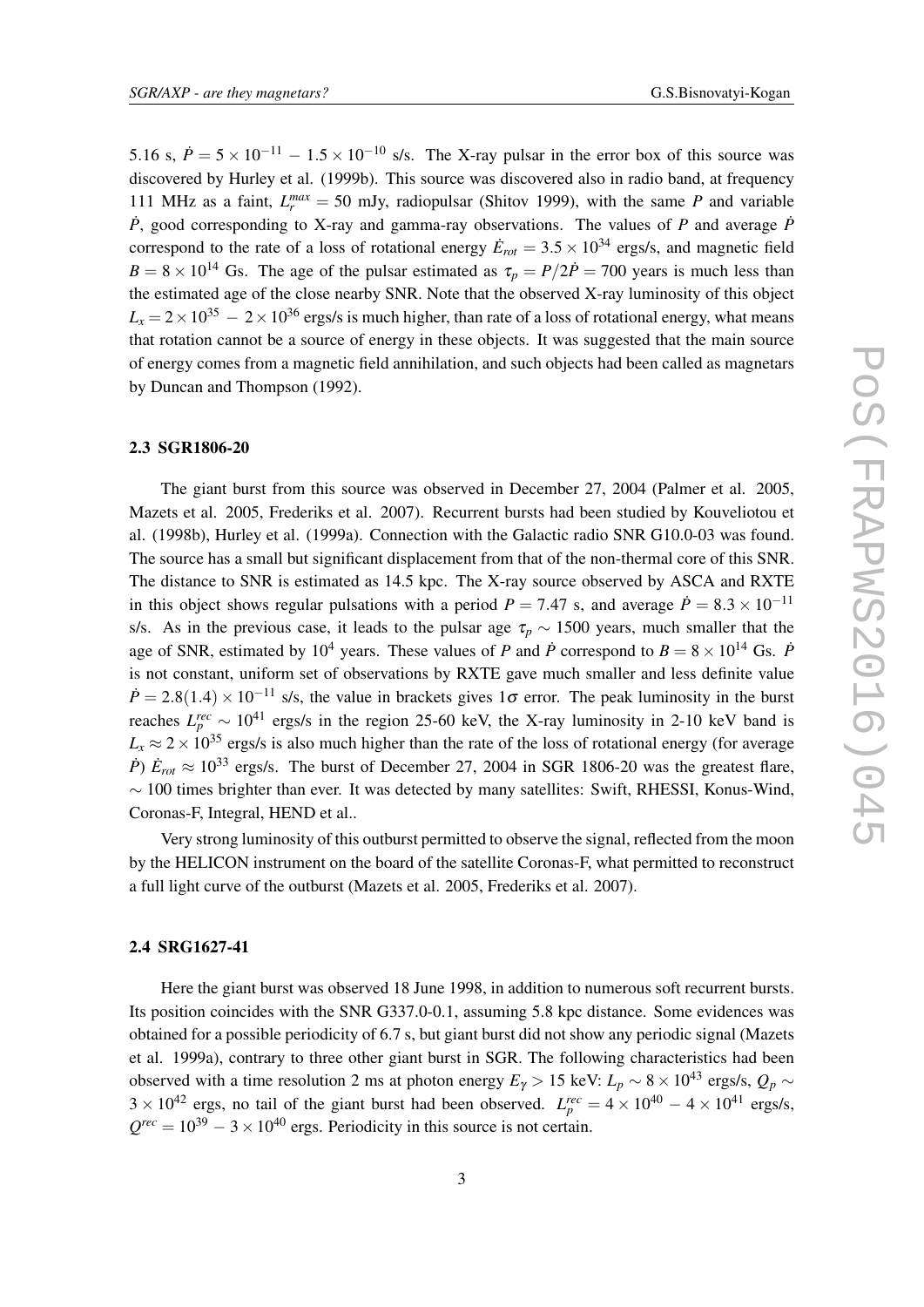### <span id="page-4-0"></span>2.5 SRG giant bursts in other galaxies

The similarity between giant bursts in SGR, and short GRB was noticed by by Mazets et al. (1999), Bisnovatyi-Kogan (1999). The experiment KONUS-WIND had observed two short GRB, interpreted as giant bursts of SGR. The first one, GRB070201, was observed in M31 (Andromeda), 1 February, 2007. The energy of the burst is equal to  $1 \cdot E^{45}$  erg, in consistence with giant bursts of other SGR Mazets et al. (2008). The second short burst, GRB051103, was observed in the galaxy M81, 3 November 2005. The energy of the burst is equal to  $7 \cdot E^{46}$  erg (Golenetskii et al. 2005, Frederiks et al. 2007).

# 3. Estimations of the magnetic fields in SGR/AXP

Despite the fact, that rotation energy losses are much smaller than the observed luminosity, for estimation of the magnetic field strength in these objects used the same procedure as in radio pulsars, based on measurements of *P* and *P*˙. The first measurements have been done for SGR 1900 + 14, in different epochs by measurements of satellites RXTE and ASCA (Kouveliotou et al. 1999), presented in Figs.2-[4](#page-5-0).



Figure 2: The epoch folded pulse profile of SGR 1900 + 14 (2-20 keV) for the May 1998 RXTE observations, from Kouveliotou et al. (1999).

The pulse shape is changing from one epoch to another, inducing errors in finding derivative of the period. The big jump in  $\dot{P}$ , visible in Fig [4](#page-5-0) looks out surprising. for magnetic dipole losses, because it needs a considerable jump in the magnetic field strength, prohibited by self induction effects. Contrary, in the model of pulsar wind rotational energy losses it looks quite reasonable, that these losses strongly increase during the giant burst, when the  $\dot{P}$  jump was observed.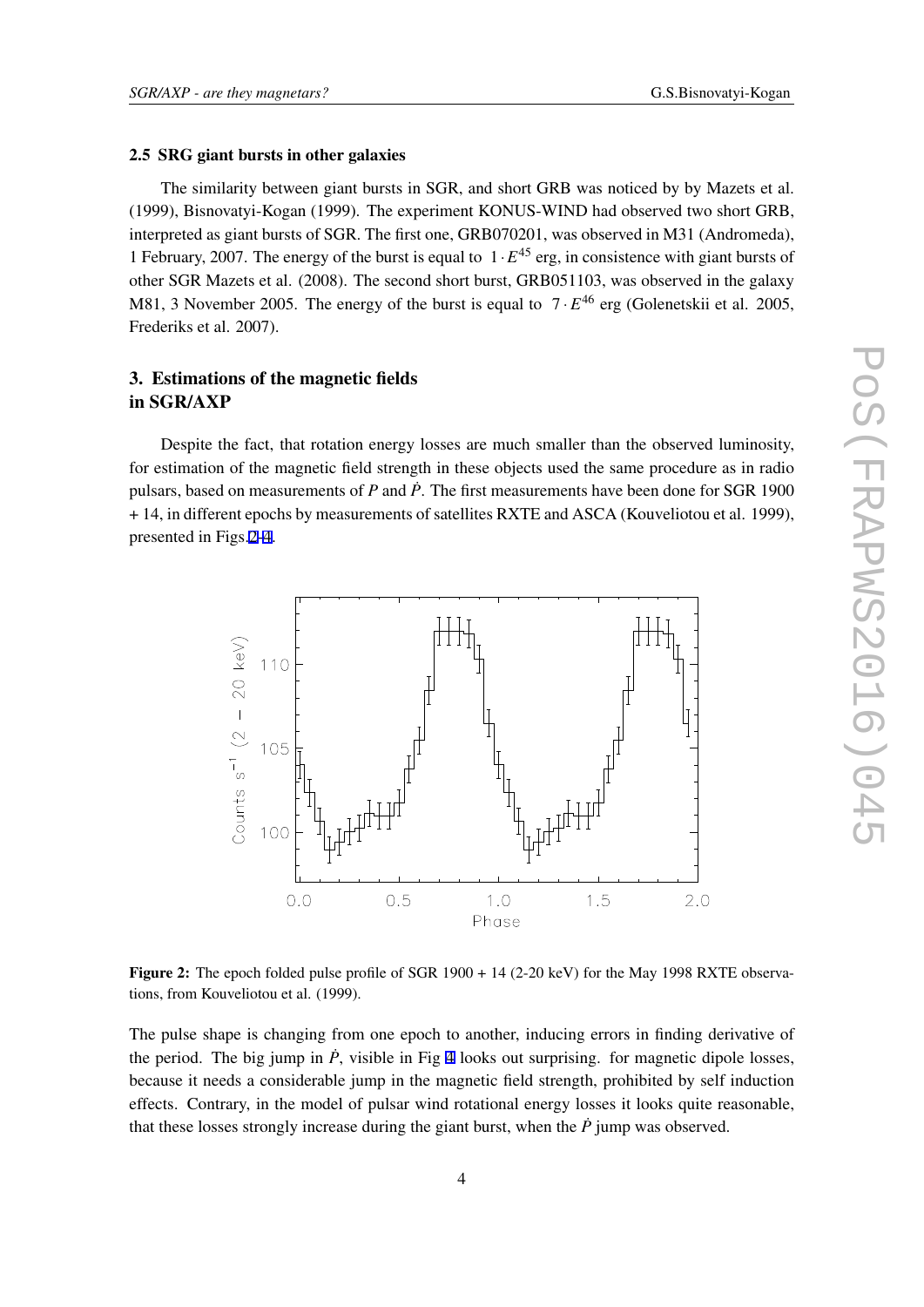<span id="page-5-0"></span>

Figure 3: The epoch folded pulse profile of SGR 1900 + 14 (2-20 keV) for the August 28, 1998 RXTE observation. The plot is exhibiting two phase cycles, from Kouveliotou et al. (1999).



Figure 4: The evolution of "Period derivative" versus time since the first period measurement of SGR 1900+14 with ASCA in [\[30](#page-14-0)]. The time is given in Modified Julian Days (MJDs), from Kouveliotou et al. (1999)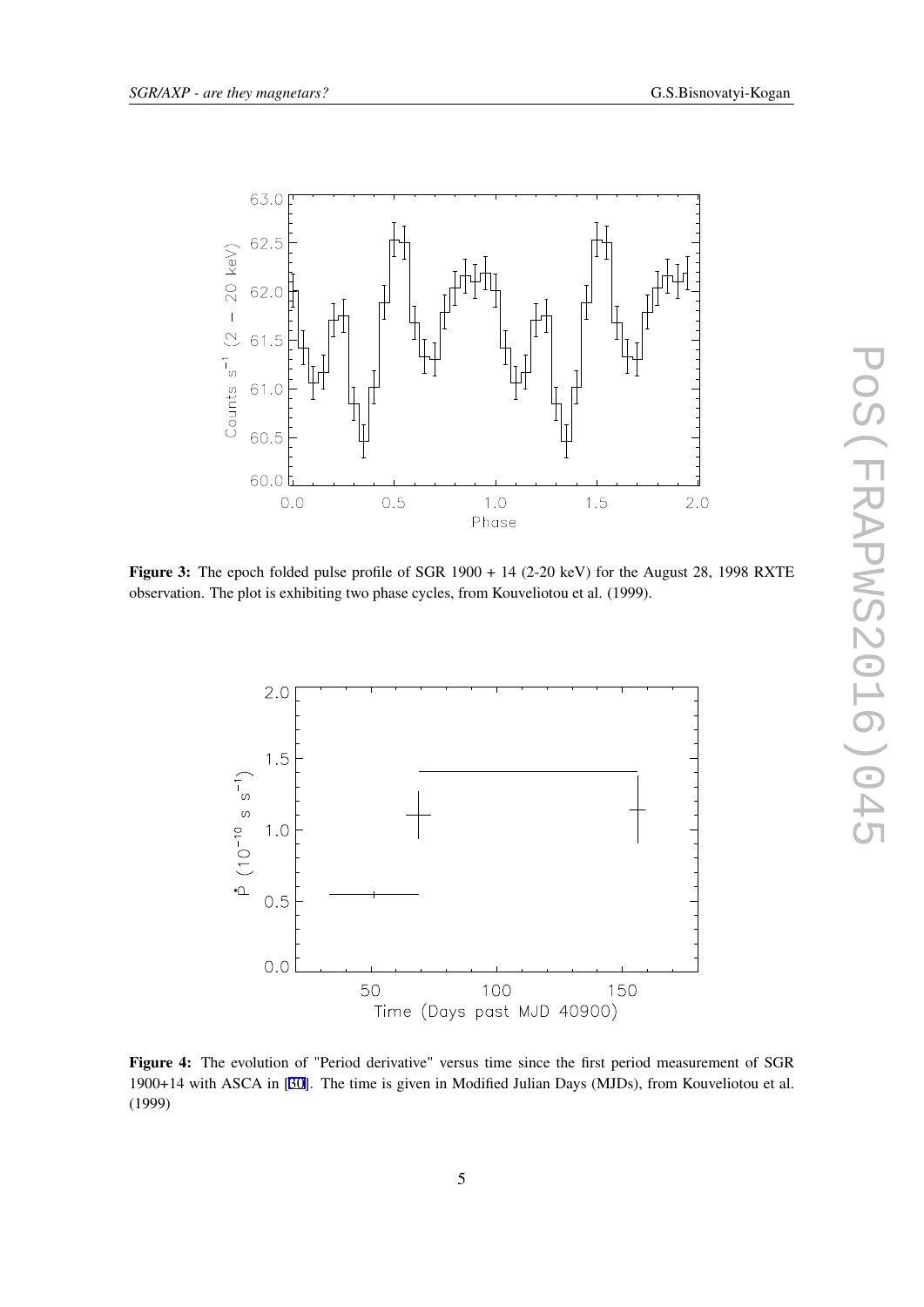# <span id="page-6-0"></span>4. Radiopulsars with very high magnetic fields and slow rotation

Radio pulsars are rotating neutron stars that emit beams of radio waves from regions above their magnetic poles. Popular theories of the emission mechanism require continuous electronpositron pair production, with the potential responsible for accelerating the particles being inversely related to the spin period. Pair production will stop when the potential drops below a threshold, so the models predict that radio emission will cease when the period exceeds a value that depends on the magnetic field strength and configuration. It was shown by Young et al. (1999a,b) that the pulsar J2144-3933 has a period of 8.51s, which is by far the longest of any known radio pulsar. Moreover, under the usual model assumptions, based on the neutron-star equations of state, this slowly rotating pulsar should not be emitting a radio beam. Therefore either the model assumptions are wrong, or current theories of radio emission must be revised. The period 8.51 second is characteristic for SGR/AXP objects, but this pulsar does not show any violent behaviour, and behave like ordinary radio pulsar.

Soon after this discovery, several other radio pulsars were found, where also  $\dot{P}$ , and therefore magnetic field strength was measured (Manchester et al. 2001, Camilo et al. 2000, McLaughlin et al. 2003,2004). These pulsars include:

1. PSR J1119 - 6127, P = 0.407 s,  $\dot{P} = 4.0 \cdot 10^{-12}$  s/s, B = 4.1  $\cdot 10^{13}$  G:

2. PSR J1814 - 1744,  $P = 3.975$  s,  $\dot{P} = 7.4 \cdot 10^{-13}$  s/s,  $B = 5.5 \cdot 10^{13}$  G;

It was noted by Camilo et al. (2000), that "Both PSR J1119 â AT 6127 and PSR J1814 â AT 1744 show apparently normal radio emission in a regime of magnetic field strength where some models predict that no emission should occur. Also, PSR J1814  $\tilde{a}$ A $\check{T}$ 1744 has spin parameters similar to the anomalous X-ray pulsar (AXP) IE  $2259 + 586$ , but shows no discernible X-ray emission. If AXPs are isolated, high magnetic field neutron stars ( $\hat{a}$ AIJ magnetars  $\hat{a}$ AI), these results suggest that their unusual attributes are unlikely to be merely a consequence of their very high inferred magnetic fields."

3. PSR J1847 - 0130, P=6.7 s,  $\dot{P} = 1.3 \cdot 10^{-12}$  s/s, B=9.4  $\cdot 10^{13}$  G.

It was noted in the paper of McLaughlin et al.  $(2003)$ , with the title "PSR J1847â $\check{A}$ T0130: A RADIO PULSAR WITH MAGNETAR SPIN CHARACTERISTICS", that "The properties of this pulsar prove that inferred dipolar magnetic field strength and period cannot alone be responsible for the unusual high-energy properties of the magnetars and create new challenges for understanding the possible relationship between these two manifestations of young neutron stars."

4. PSR J1718 - 37184, P= 3.4 s,  $B = 7.4 \cdot 10^{13}$  G.

It was noted in the paper of McLaughlin et al. (2004), that "These fields are similar to those of the anomalous X-ray pulsars  $(AXPs)$ , which growing evidence suggests are  $\hat{a}$ AIJmagnetars $\hat{a}$ AI. The lack of AXP-like X-ray emission from these radio pulsars (and the non-detection of radio emission from the AXPs) creates new challenges for understanding pulsar emission physics and the relationship between these classes of apparently young neutron stars."

# 5. SGR/AXP with low magnetic fields and moderate rotation

SGR/AXP J1550-5418 (1E 1547.0-5408) was visible in radio band, showing pulsations with a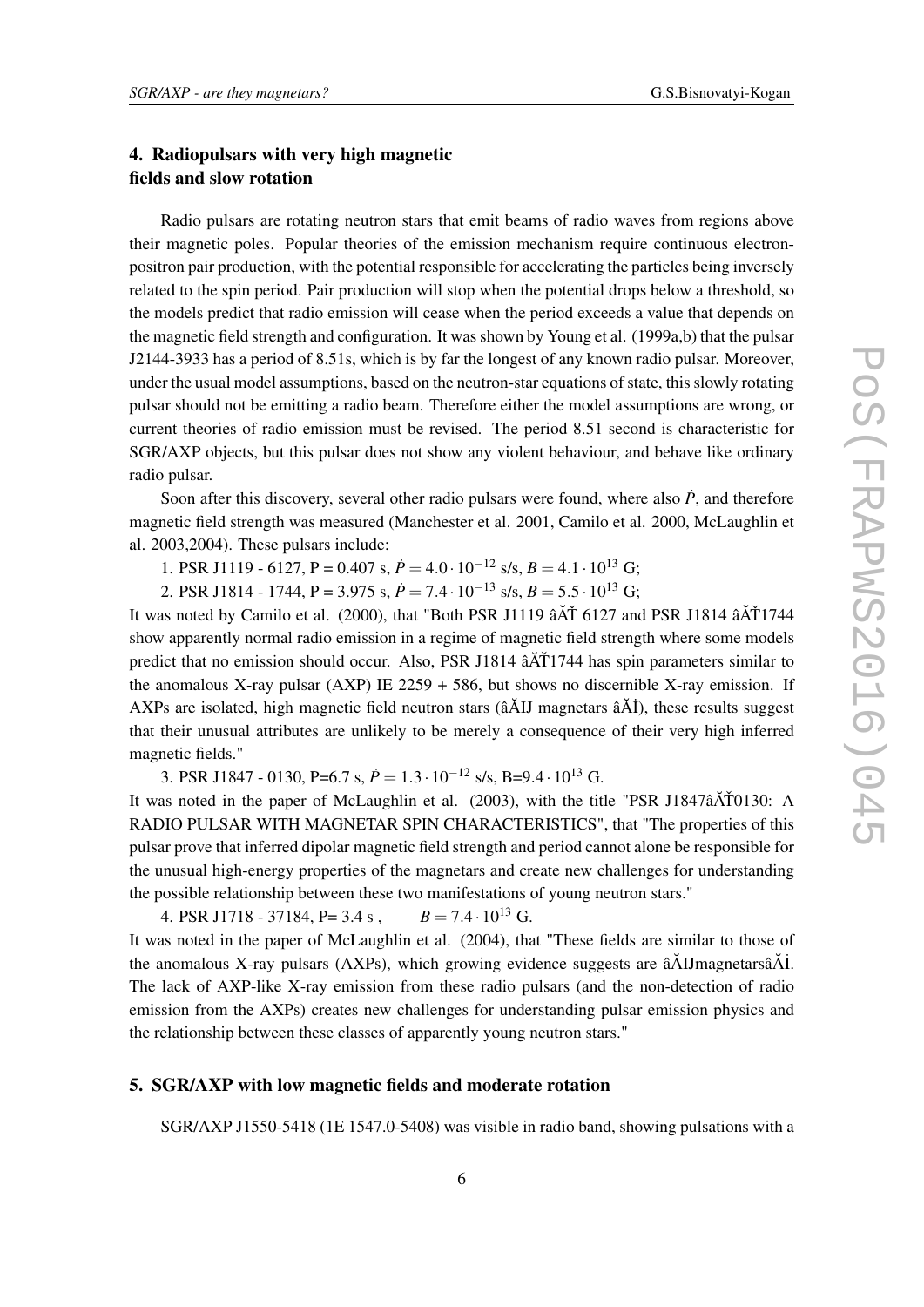period  $P = 2.069$  s (Camilo et al. 2007). The pulsations with the same period have been observed first only in the soft X ray band by XMM-Newton (Halpern et al. 2008). In the hard X ray region statistics of photons was not enough for detection of pulsations. In the strong outbursts in 2008 October and in 2009 January and March, observed by Fermi gamma-ray burst monitor, the period of 2.1s was clearly visible up to the energy *∼* 110 keV (Kaneko et al., 2010). The INTEGRAL detected pulsed soft gamma-rays from SGR/AXP 1E1547.0-5408 during its Jan-2009 outburst, in the energy band 20*÷*150 keV, showing a periodicity with P=2.1s (Kuiper et al. 2009). This object is the only SGR/AXP with a relatively low period, all previous has periods exceeding *∼* 4*s*.

A low-magnetic-field SGR0418+5729 was detected by Fermi gamma-ray burst detector (Rea et al. 2010). This soft gamma repeater with low magnetic field SGR0418+5729 was recently detected after it emitted bursts similar to those of magnetars. It was noted by Rea et al. (2010) that "X-ray observations show that its dipolar magnetic field cannot be greater than <sup>7</sup>*.*<sup>5</sup> *·* <sup>10</sup><sup>12</sup> Gauss, well in the range of ordinary radio pulsars, implying that a high surface dipolar magnetic field is not necessarily required for magnetar-like activity".

## 6. The Magnetar Model

In the paper of Duncan and Thompson (1992) was claimed, that dynamo mechanism in the new born rapidly rotating star may generate NS with a very strong magnetic field  $10^{14} \div 10^{15}$  G, called magnetars. These magnetars could be responsible for cosmological GRB, and may represent a plausible model for SGR. In the subsequent paper (Duncan and Thompson 1995) the connection between magnetars and SGR was developed in more details. The authors presented a model for SGRs, and the energetic 1979 March 5 burst, based on the existence of neutron stars with magnetic fields much stronger than those of ordinary pulsars.

Subsequent observations of *P* and *P* in several SGR (McGill 2014), seems to support this model. However, when the rotation energy losses are much less than observed X-ray luminosity, *B* estimations using  $\dot{P}$  are not justified, because magnetic stellar wind could be the main mechanism of angular momentum losses. The jump in *P*˙ observed in the giant burst of PSR1900+14 (Fig.[4](#page-5-0)) is plausibly explained by a corresponding increase of the magnetic stellar wind power, while the jump in the dipole magnetic field strength is hardly possible. The jumps in  $\dot{P}$ , as well as in the pulse form (Figs.[2](#page-4-0)[,3\)](#page-5-0) have not been seen in the radio pulsars. In the fall-back accretion model of SGR (Chatterjee et al. 2000, Alpar 2001, Trümper et al. 2010, 2013) the estimations of the magnetic field using *P* and *P*<sup> $\dot{p}$ </sup> give the values characteristic for usual radiopulsars, when there is a presence of a large scale magnetic field in the fall back accretion disk (Bisnovatyi-Kogan and Ikhsanov 2014).

When the energy density of the magnetic field is much larger that that of matter, as expected in the surface layers of the magnetar, the instability should be suppressed by magnetic forces. The observations of radio pulsars, showing no traces of bursts, with magnetar magnetic fields and slow rotation (Section [4](#page-6-0)), detection of SGR with a small rotational period and low magnetic field, estimated from *P* and *P*˙ values similar to radio pulsars (Section [5\)](#page-6-0), gives a strong indication that inferred dipolar magnetic field strength and period cannot alone be responsible for the unusual highenergy properties of SGR/AXP. Therefore, another characteristic parameter should be responsible for a violent behaviour of SGR/AXP. The unusually low mass of the neutron star was suggested by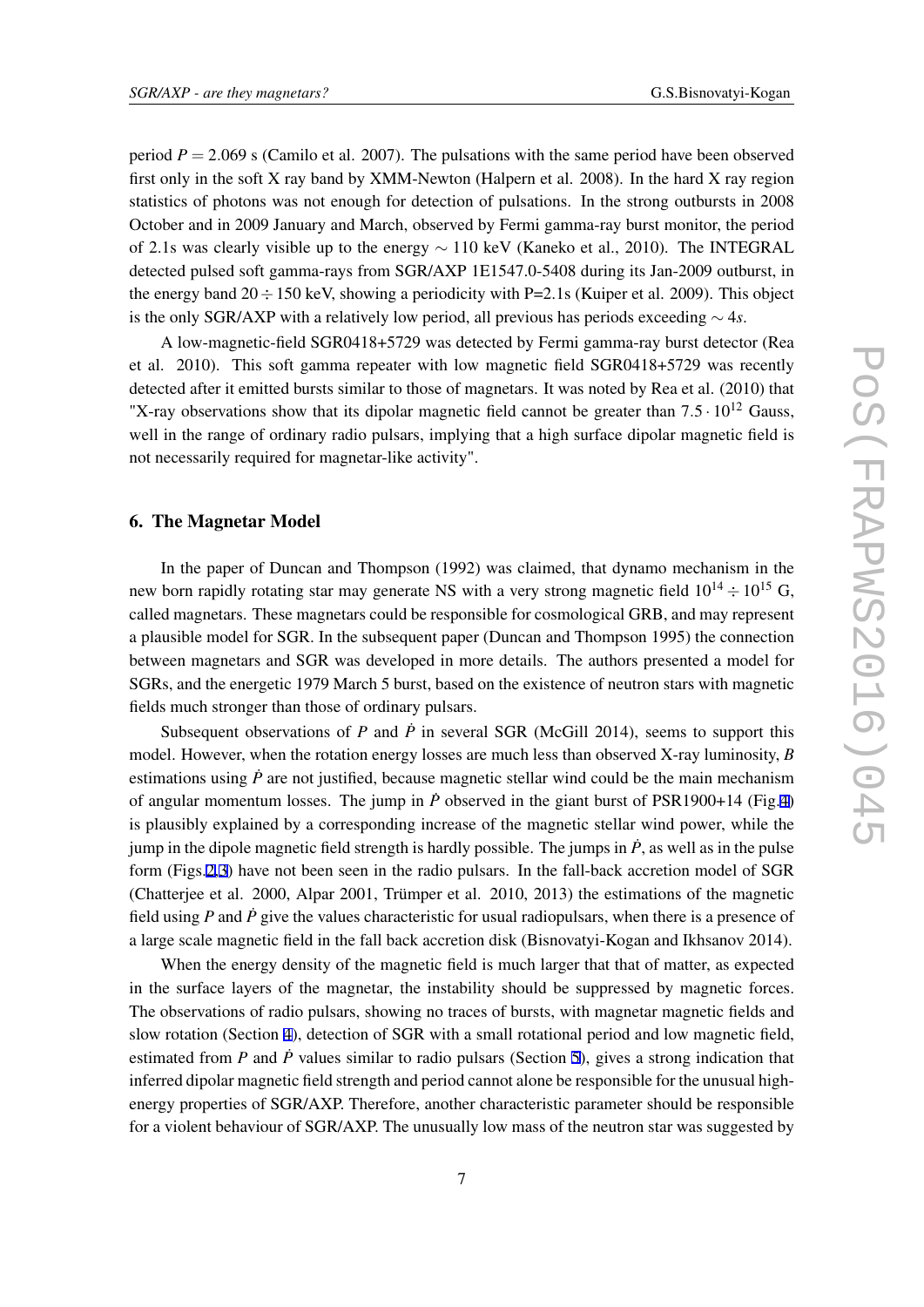Bisnovatyi-Kogan (2012), Bisnovatyi-Kogan and Ikhsanov (2014) as a parameter, distinguishing SGR/AXP neuron stars from the majority of neutron stars in radio pulsars and close X-ray binaries.

#### 6.1 Angular momentum losses by a magnetized stellar wind

A magnetic stellar wind carries away the stellar angular momentum *J* as (Weber and Davis 1967)

$$
\dot{J}_{wind} = \frac{2}{3} \dot{M} \Omega r_A^2,\tag{6.1}
$$

here  $r_A$  is Alfven radius, where the energy density of the wind  $E_w$  is equal to the magnetic energy density  $E_B = B^2/(8\pi)$ . We consider the wind with a constant outflowing velocity *w*, which energy density is  $E_w = 0.5 \rho w^2$ . In a stationary wind with a mass loss rate  $\dot{M}$  the density is equal to

$$
\rho = \frac{\dot{M}}{4\pi wr^2}.
$$
\n(6.2)

For the dipole stellar field we have  $B = \mu/r^3$ , where  $\mu = B_s r_*^3$ *∗* is the magnetic dipole moment of the star. At the Alfven radius we have

$$
\rho_A = \frac{\dot{M}}{4\pi w r_A^2}, \quad E_{wA} = \frac{\dot{M}w}{8\pi r_A^2}, \quad E_{BA} = \frac{\mu^2}{8\pi r_A^6}.
$$
\n(6.3)

From the definition of the Alfven radius *r<sup>A</sup>* we obtain its value as

$$
E_{WA} = E_{BA}, \quad r_A^4 = \frac{\mu^2}{\dot{M}w}.
$$
\n(6.4)

The angular momentum of the star  $J = I\Omega$ , and when the wind losses (6.1) are the most important, we obtain the value of stellar magnetic field as

$$
B_{wind}^2 = \frac{9}{4} \frac{I^2 \dot{\Omega}^2 w}{\Omega^2 \dot{M} r_*^6}.
$$
\n(6.5)

The angular momentum and energy losses by the dipole radiation which are main losses in ordinary radiopulsars are written as (Pacini 1967)

$$
L = \frac{B_s^2 \Omega^4 r_*^6}{c^3}, \quad \dot{E} = I \Omega \dot{\Omega} = L, \quad \dot{J}_{PRS} = \frac{L}{\Omega}.
$$
\n
$$
(6.6)
$$

We obtain from  $(6.6)$  the magnetic field if the dipole radiation losses are the most important

$$
B_{PSR}^2 = \frac{3Ic^3\dot{\Omega}}{2\Omega^3 r_*^6}.
$$
\n
$$
(6.7)
$$

The ratio of these two values is written as

$$
\frac{B_{PSR}^2}{B_{wind}^2} = \frac{2c^3\dot{M}}{3I\Omega\dot{\Omega}w} = \frac{4}{3}\frac{\dot{M}w^2/2}{I\Omega\dot{\Omega}}\left(\frac{c}{w}\right)^3 = \frac{4}{3}\frac{F_{wind}}{\dot{E}_{rot}}\left(\frac{c}{w}\right)^3.
$$
(6.8)

Here  $F_{wind}$  is the the energy flux carried away by the wind, and  $\dot{E}_{rot}$  is rate of the loss of rotational energy. For estimation of the energy flux carried away by the wind could be used the average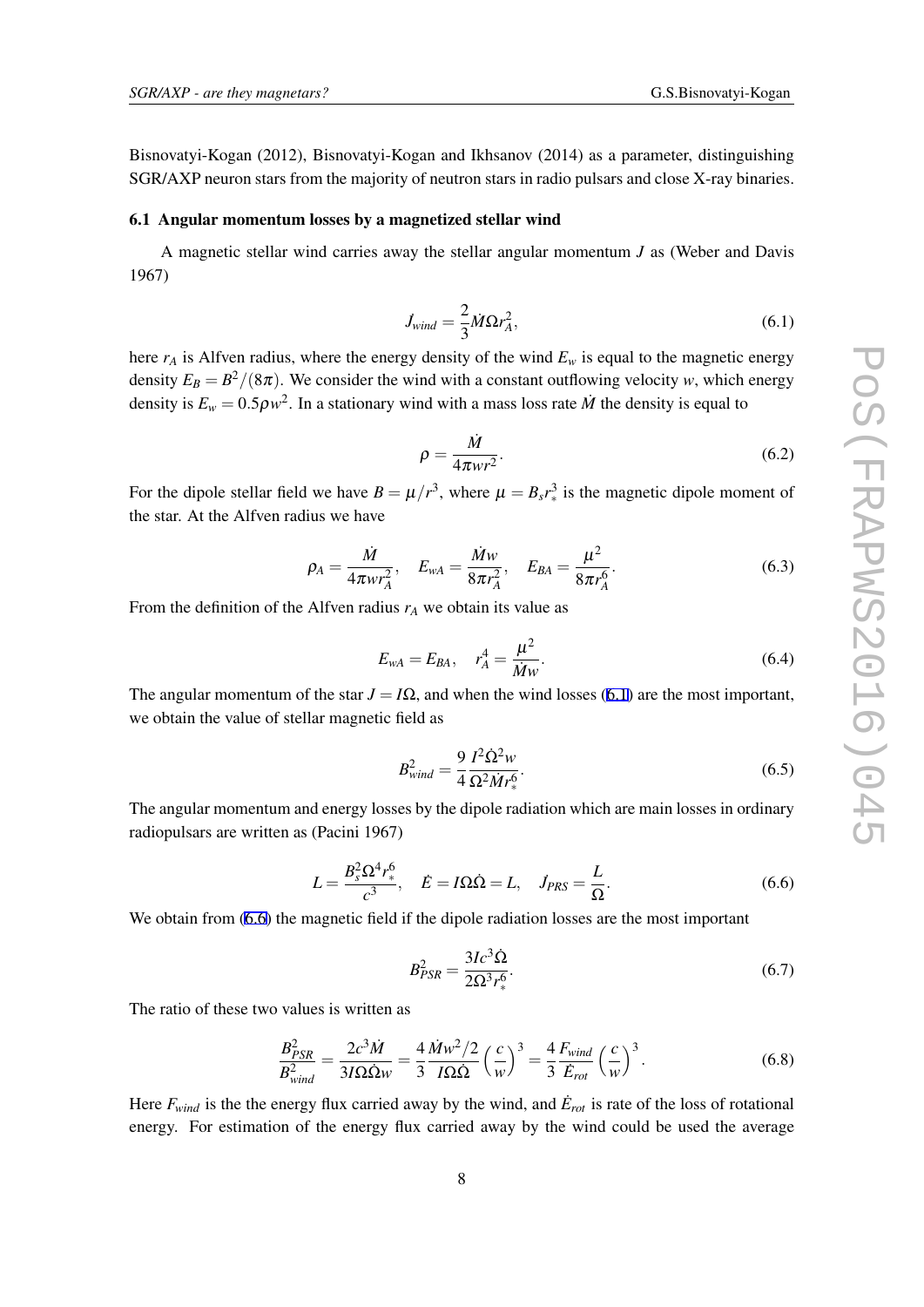<span id="page-9-0"></span>X and  $\gamma$ -ray luminosity of SGR/AXP  $L_{XY}$ , and the wind velocity is of the order of the free fall velocity of the neutron star. For low mass neutron star  $M \le 0.8M_{\odot}$  we have  $v_{ff} = \sqrt{\frac{2GM}{r_*}}$  $\frac{GM}{r_*} \approx (c/3)$ at  $M = 0.6M_{\odot}$ ,  $r_* = 15$ km, and

$$
\frac{B_{PSR}^2}{B_{wind}^2} = 36 \frac{L_{x\gamma}}{\dot{E}_{rot}}.\tag{6.9}
$$

Using data from McGill(2014) and (6.9) we obtain for the magnetic fields of SGR 0526-66, SGR 1806-20, SGR 1900+14 the values  $10^{13}$ ,  $1.7 \cdot 10^{14}$ ,  $6 \cdot 10^{13}$  Gs respectively. While the mechanical loss of the energy could exceed  $L_{XY}$ , these values of the magnetic field are suppose to be the upper limit if the magnetic field of these SGR.

### 7. Model of nuclear explosion

It was shown by Bisnovatyi-Kogan and Chechetkin (1974), that in the neutron star crust full thermodynamic equilibrium is not reached, and a non-equilibrium layer is formed there during a neutron star cooling, see also Bisnovatyi-Kogan (2001).



Figure 5: The formation of chemical composition at the stage of limiting equilibrium. The thick line  $Q_n = 0$  defines the boundary of the region of existence of nuclei, the line  $Q_{nb}$  separates region I, where photodisintegration of neutrons is impossible from regions II and III. The dashed lines indicate a level of constant  $\varepsilon_{\beta} = Q_p - Q_n$ ;  $\varepsilon_{\beta 1} < \varepsilon_{\beta 2} < ... < \varepsilon_{\beta max}$ . In region I we have  $Q_n > Q_{nb}$ ; in region II we have  $Q_n < Q_{nb}$ ,  $\varepsilon_{fe} < \varepsilon_{\beta}$ ; and in region III we have  $Q_n < Q_{nb}$ ,  $\varepsilon_{fe} > \varepsilon_{\beta}$ . The line with the attached shading indicates a region of fission and  $\alpha$ -decay. The shaded region *abcd* determines the boundaries for the values of (A,Z) with a limited equilibrium situation, at given values of  $Q_{nb}(T)$  and  $\varepsilon_{fe}(\rho)$ , from Bisnovatyi-Kogan and Chechetkin (1974).

The non-equilibrium layer is formed in the region of densities and pressure  $\rho_2 < \rho < \rho_1$ ,  $P_1 < P <$ *P*2, with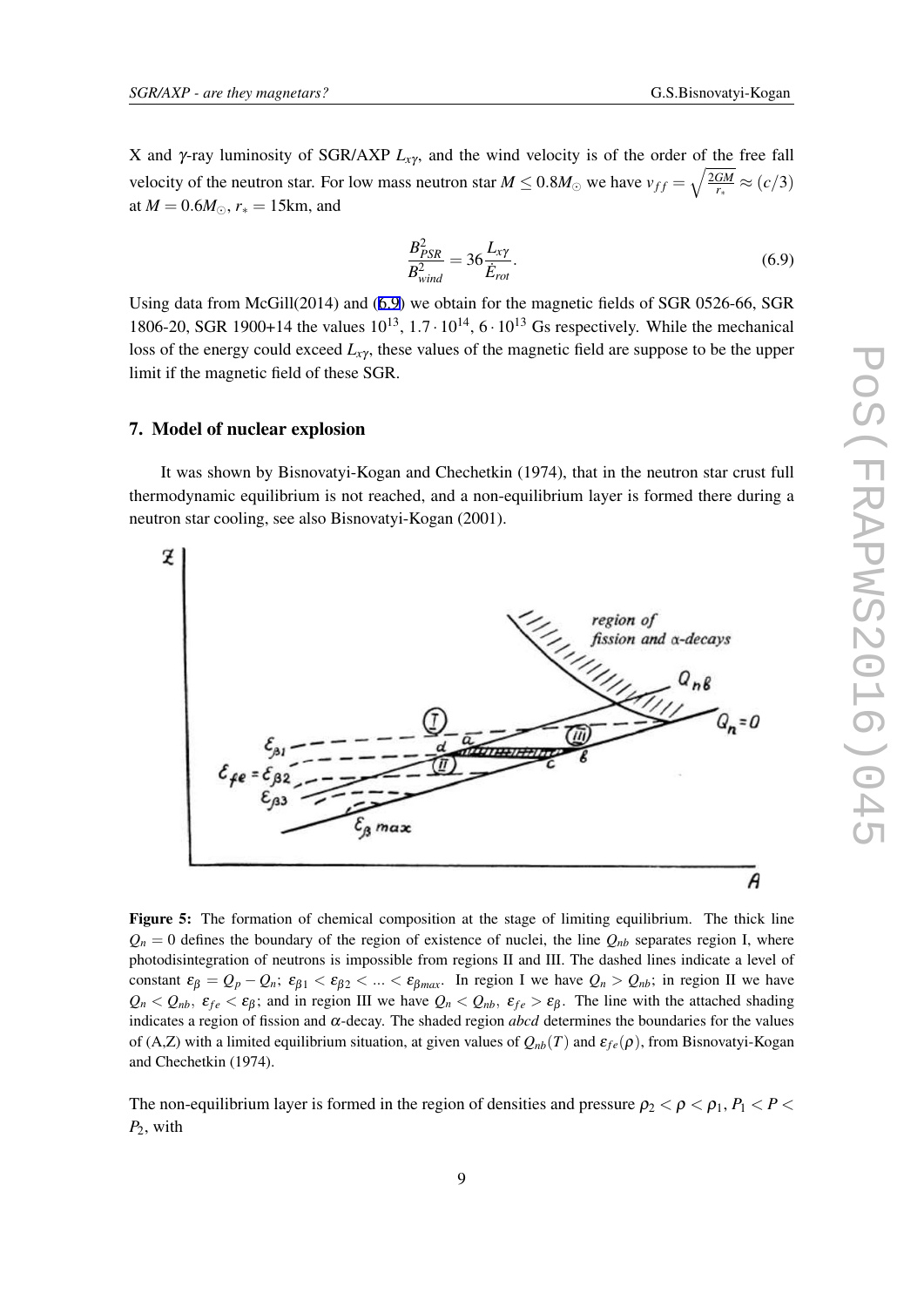$$
\rho_1 \simeq \mu_e 10^6 \left(\frac{8}{0.511}\right)^3 \simeq 3.8 \cdot 10^9 \mu_e \text{ g/cm}^3 \simeq 1.5 \cdot 10^{10} \text{ g/cm}^3
$$
  

$$
\rho_2 \simeq \mu_e 10^6 \left(\frac{33}{0.511}\right)^3 \simeq 2.7 \cdot 10^{11} \mu_e \text{ g/cm}^3 \simeq 10^{12} \text{ g/cm}^3
$$
  

$$
P_1 = 7.1 \cdot 10^{27} \text{ in cgs units}, \quad P_2 = 2.1 \cdot 10^{30} \text{ in cgs units}.
$$

The mass of the non-equilibrium layer is defined as (Bisnovatyi-Kogan and Chechetkin 1974)

$$
M_{nl} = \frac{4\pi R^4}{GM}(P_2 - P_1) \simeq 0.1(P_2 - P_1) \simeq 2 \cdot 10^{29} \text{ g} \simeq 10^{-4} M_{\odot},
$$

and the energy stored in this non-equilibrium layer is estimated as

$$
E_{nl} \simeq 4 \cdot 10^{17} (P_2 - P_1) \approx 10^{48} \text{ erg}
$$

Here a neutron star of a large (*∼* 2*M⊙*) was considered, where the nonequilibrium layer is relatively thin, and its mass, and the energy store are estimated in the approximation of a flat layer. The nuclei in the non-equilibrium layer are overabundant with neutrons, so the number of nucleons per one electron is taken as  $\mu_e \simeq 4$ , and the energy release in the nuclear reaction of fission is about <sup>5</sup> *·* <sup>10</sup>*−*<sup>3</sup> *c* 2 erg/g. Soon after discovery of gamma ray bursts the model of nuclear explosion was suggested (Bisnovatyi-Kogan et al. 1975), in which the non-equilibrium layer matter is brought to lower densities during a starquake. At the beginning GRB have been considered as objects inside the Galaxy, and the outburst was connected with period jumps in the neutron star rotation similar to those observed in the Crab nebula pulsar. It was suggested that: "Ejection of matter from the neutron stars may be related to the observed jumps of periods of pulsars. From the observed gain of kinetic energy of the filaments of the Crab Nebula ( $\sim 2 \cdot 10^{41}$  erg) the mass of the ejected material may be estimated as ( $\sim 10^{21}$  g). This leads to energies of the γ-ray bursts of the order of  $10^{38} - 10^{39}$ erg, which agrees fully with observations at the mean distance up to the sources 0.25 kpc". A more detailed model of the strong 5 March 1979 burst, now classified as SGR 0526-66 in LMC, was considered by Bisnovatyi-Kogan and Chechetkin (1981). It was identified with an explosion on the NS inside the galactic disk, at a distance *∼* 100 ps. The schematic picture of the nuclear explosion of the matter from the non-equilibrium layer is presented in Fig[.6](#page-11-0).

Cosmological origin of GRB, and identification of a group of non-stationary sources inside Galaxy as SGR/AXP lead to considerable revision of the older model, presented by Bisnovatyi-Kogan et al. (1975). It becomes clear that SGR represent a very rare and very special type of objects, which produce bursts much more powerful, than it was thought before from comparison with quakes in Crab nebula pulsar. Besides, the SGR are the only sources for which the nuclear explosions could be applied, because the energy release in the cosmological GRB highly exceed the energy store in the non-equilibrium layer.

It was suggested by Bisnovatyi-Kogan (2012,2015), Bisnovatyi-Kogan and Ikhsanov (2014), that the property, making the SGR neutron star so different from much more numerous of them in radio pulsars, single and binary  $X$  ray sources, is connected with the value of their mass, but not the magnetic field strength, see Camilo (2000), McLaughlin (2003), and Section [4](#page-6-0). Namely, it was suggested that the neutron stars in SRG/AXP have anomalously low mass,  $(0.4 \div 0.8)M_{\odot}$ ,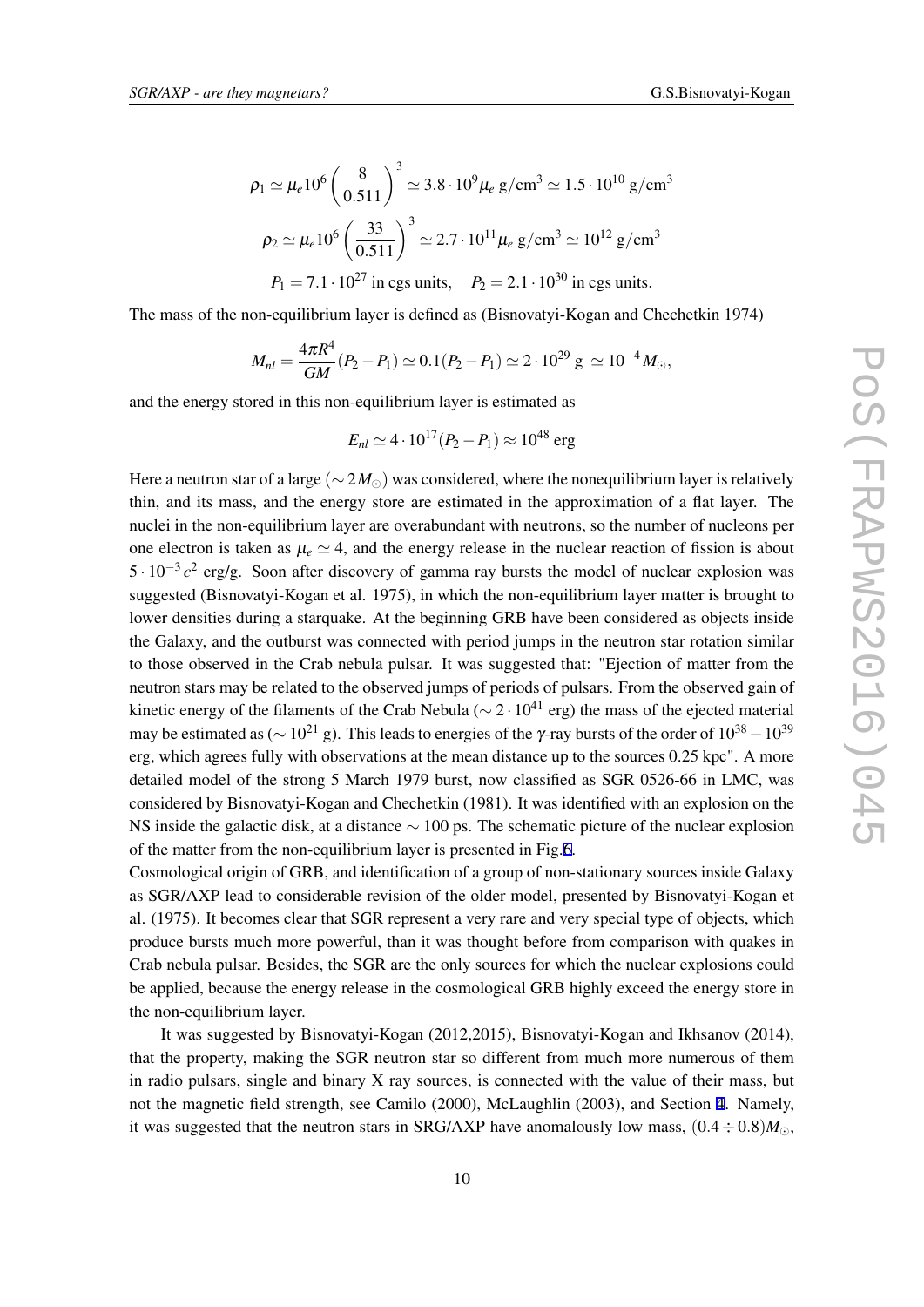<span id="page-11-0"></span>

Figure 6: The schematic picture of non-equilibrium layer in the neutron star: a) in a quiescent stage; b) after starquake and nuclear explosion, from Bisnovatyi-Kogan (1990).

compared to the well measured masses in binary systems of two neutron stars, where neutron stars have masses *≥* 1*.*23*M<sup>⊙</sup>* (Ferdman et al. 2014). The violent behaviour of the low-mass NS may be connected with much thicker and more massive non-equilibrium layer, and accretion from the fallback highly magnetized accretion disk could trigger the instability, leading to outbursts explosions (Bisnovatyi-Kogan and Ikhsanov 2014). The NS radius is increasing with mass rather slowly, so in a flat approximation the mass of non-equilibrium layer is inversely proportional to the mass. More accurate estimations have been obtained from calculations of neutron star models, presented in Fig[.7.](#page-12-0) In Sect[.7](#page-9-0) the calculated mass of the non-equilibrium layer  $M_{nl}$  ≈ 10<sup>−4</sup> $M_{\odot}$  was belonged to the neutron star with the mass *∼* 2*M<sup>⊙</sup>* (see Bethe and Johnson 1975, Malone et al. 1975). For  $M_{ns} = 0.45 M_{\odot}$  the mass of the non-equilibrium layer is  $\sim$  7 times larger. The energy store reaches *<sup>∼</sup>* <sup>10</sup><sup>49</sup> erg, what is enough for *<sup>∼</sup>* <sup>1000</sup> giant bursts.

The observational evidences for existence of neutron stars with masses, less than the Chandrasekhar white dwarf mass limit have been obtained by Janssen et al. (2008). Observations of the binary pulsar system J1518-4904 indicated the masses of the components to be  $m_p =$ 0*.*72(+0*.*51*,−*0*.*58*M⊙*), *m<sup>e</sup>* = 2*.*00(+0*.*58*,−*0*.*51)*M<sup>⊙</sup>* with a 95*.*4% probability. It was suggested by Bisnovatyi-Kogan and Ikhsanov (2014) that low mass neutron stars could be formed in the scenario of the off-center explosion (Branch and Nomoto 1986), but more detailed numerical investigation is needed to prove it. X-ray radiation of SGR/AXP in quiescent states was explained by Bisnovatyi-Kogan and Ikhsanov (2014) as a fall back accretion from the disk with a large scale poloidal magnetic field, what could also be a trigger for development of instability, leading to the mixing in the neutron star envelope, and nuclear explosion of the matter from the non-equilibrium layer.

### 8. Conclusions

1. SGR are highly active, slowly rotating neutron stars.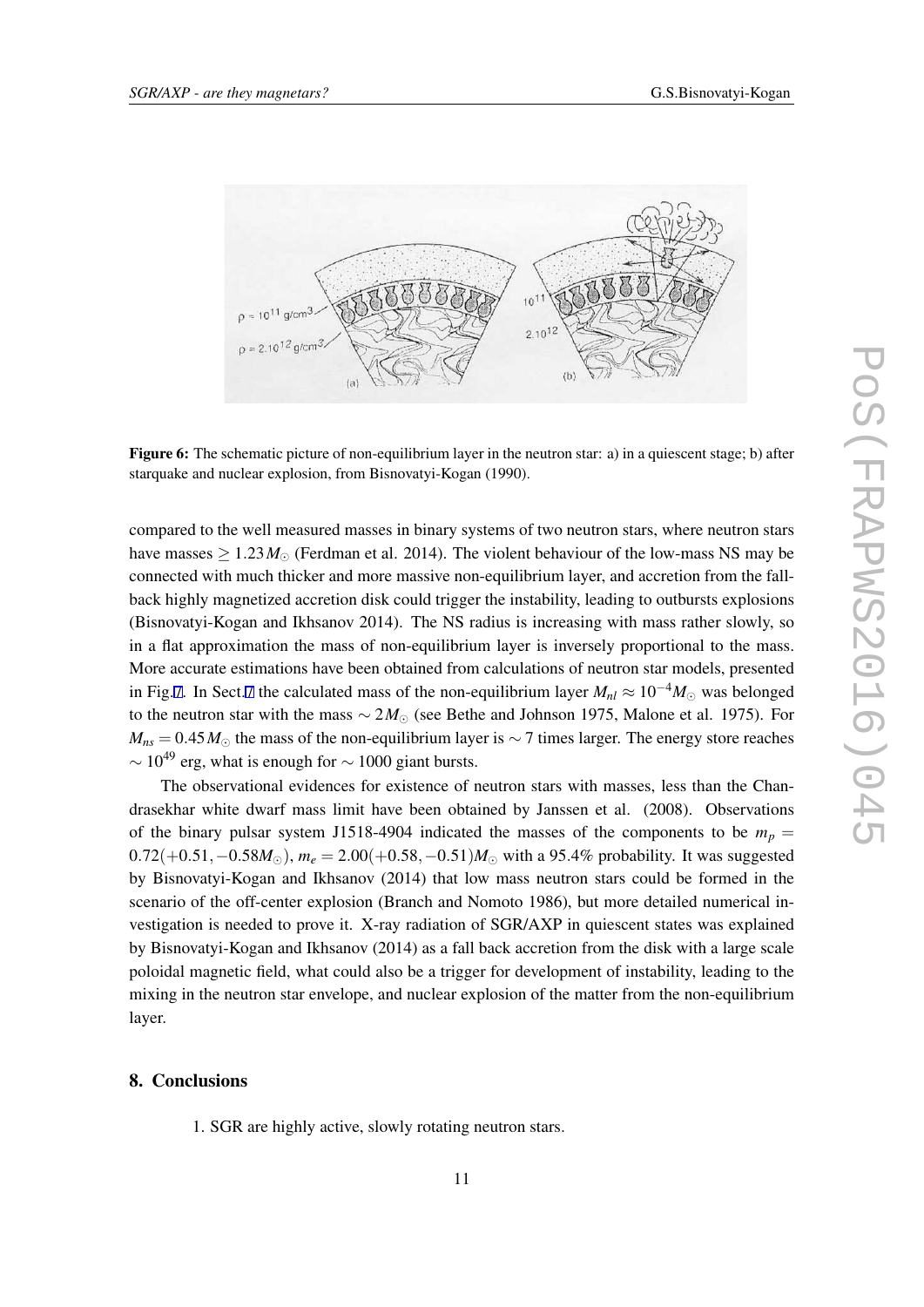<span id="page-12-0"></span>

Figure 7: Dependence of the mass of the non-equilibrium layer on the neutron-star mass. The lines show the top and bottom boundaries of the layer mass measured from the stellar surface. The equation of state of the equilibrium matter [\[2](#page-13-0), [54\]](#page-16-0) was used to construct the model of the neutron star, with the boundaries of the layer specified by the densities. Using a non-equilibrium equation of state will increase the mass of the layer, but should not fundamentally change the values given in the figure, from Bisnovatyi-Kogan (2012), calculated and prepared by S.O. Tarasov.

2. Nonequilibrium layer (NL) is formed in the neutron star crust, during NS cooling, or during accretion onto it. It may be important for NS cooling, glitches, and explosions connected with SGR.

3. The mass and the energy store in NL increase rapidly with decreasing of NS mass.

4. The properties of pulsar with high magnetic fields prove that inferred dipolar magnetic field strength and period cannot alone be responsible for the unusual high-energy properties of SGR/AXP. The NL in low mass NS may be responsible for bursts and explosions in them.

5. The upper boundary of the magnetic fields in 3 most famous SGR, measured by the average  $L_{\chi\gamma}$  luminosity is about one order of magnitude lower than the values obtained using the pulsar-like energy losses of the rotational energy of the neutron star.

6. Magnetar model of SGR, in which the energy of the observed bursts is provided by magnetic field annihilation, seems to be not relevant. Observations of quiet radiopulsars with a "magnetar" magnetic field, and of a low-field "magnetar", is the most important indication to that conclusion. A rapid growth of rotational periods, what is a favorite argument for a "magnetar" origin, is naturally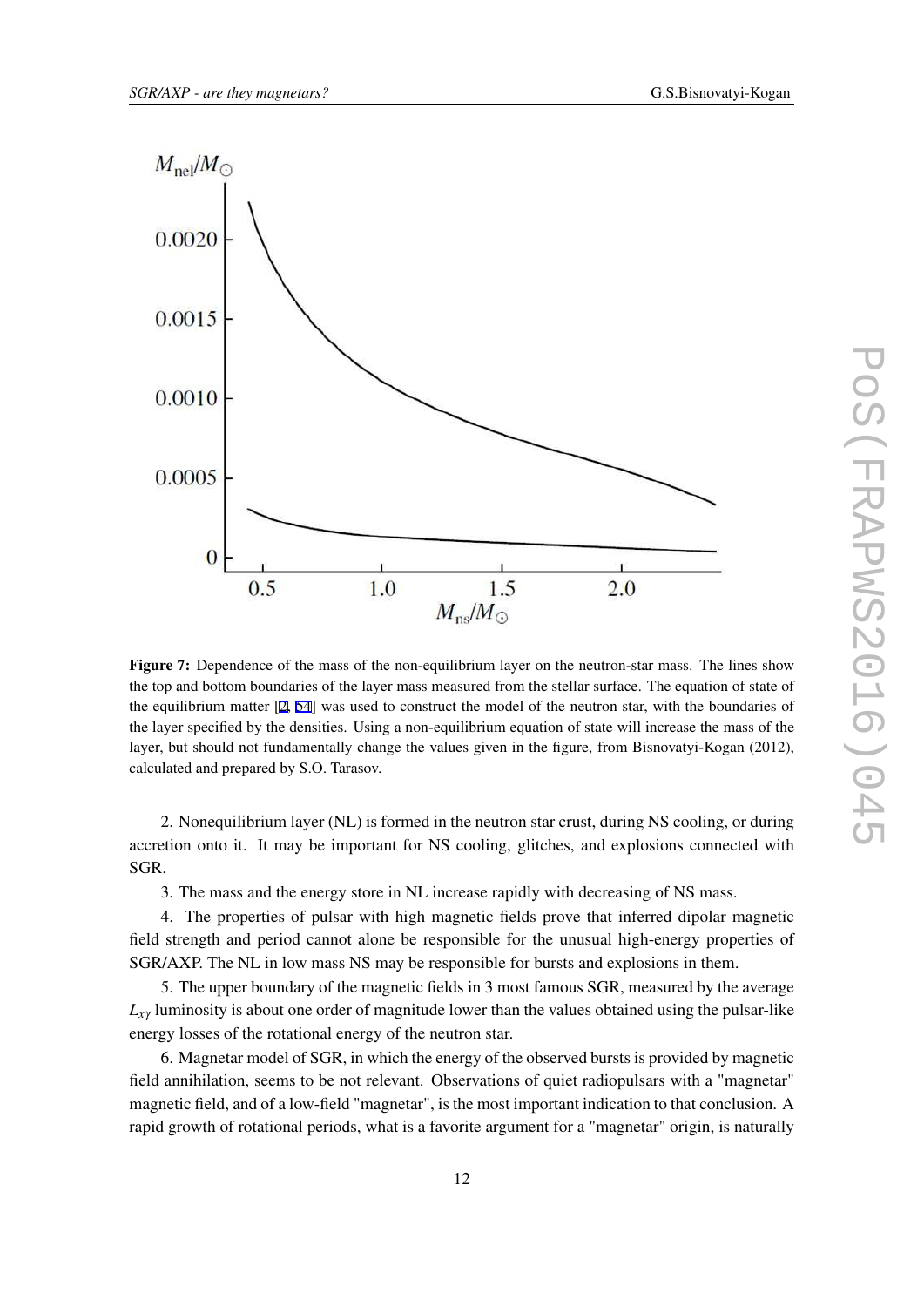<span id="page-13-0"></span>explained by action of the magnetic stellar wind. Besides, the high pressure of the magnetic field suppresses convection, which is needed in all annihilation models.

### Acknowledgments

The work was supported by the Russian Scientific Foundation Grant No. 15-12-30016

# References

- [1] Alpar M.A. (2001) On Young Neutron Stars as Propellers and Accretors with Conventional Magnetic Fields. ApJ 554: 1245-1254
- [2] Bethe H.A., Johnson M.B. (1974) Dense baryon matter calculations with realistic potentials. Nuclear Physics A230: l-58
- [3] Bisnovatyi-Kogan G.S. (1992) Gamma-ray bursts from nuclear fission in neutron stars. In: Proc Conf. Taos (USA) "Gamma-ray bursts - Observations, analyses and theories" (A93-20206 06-90), pp. 89-98
- [4] Bisnovatyi-Kogan G.S. (1999) Magnetic fields of neutron stars: very low and very high. astro-ph/9911275 (Proc. Vulcano Workshop 1999, Memorie della Societa Astronomica Italiana (2002) 73: 318-329)
- [5] Bisnovatyi-Kogan G.S. (2001) Stellar Physics. Vol.1. Fundamental concepts and stellar equilibrium, Springer
- [6] Bisnovatyi-Kogan G.S. (2006) Binary and recycled pulsars: 30 years after observational discovery. Physics Uspekhi 49: 53-67
- [7] Bisnovatyi-Kogan G.S. (2012) Gamma ray bursts, their afterglows, and soft gamma repeaters. In Proceedings of the Workshop "Gamma-Ray Bursts: Probing the Science, Progenitors and their Environment" Moscow, 13 - 15 June 2012, pp.1-4; http://www.exul.ru/workshop2012/Proceedings2012.pdf
- [8] Bisnovatyi-Kogan G.S. (2015) SGR/AXP are they magnetars?. Astron. Astrophys. Transactions; vol. 29, No. 2
- [9] Bisnovatyi-Kogan G.S. (2017) Young neutron stars with soft gamma ray emission and anomalous X-ray pulsar. in "Handbook of Supernovae", A.W. Alsabti, P. Murdin (Eds.) Springer International Publishing
- [10] Bisnovatyi-Kogan G.S., Chechetkin V.M. (1974) Nucleosynthesis in Supernova Outbursts and the Chemical Composition of the Envelopes of Neutron Stars. ApSS 26: 25-46
- [11] Bisnovatyi-Kogan G.S., Chechetkin V.M. (1981) Gamma-Ray Bursts as a Manifestation of the Inherent Activity of Neutron Stars. Sov. Astron. 58: 561-568
- [12] Bisnovatyi-Kogan G.S., Imshennik V.S., Nadyozhin D.K., Chechetkin, V.M. (1975) Pulsed gamma-ray emission from neutron and collapsing stars and supernovae. ApSS 35: 23-41
- [13] Bisnovatyi-Kogan G.S. and Ikhsanov N.R. (2014) A new look at anomalous X-ray Pulsars. Astronomy Reports 58: 217-227
- [14] Branch D., Nomoto K. (1986) Supernovae of Type Ib as off-center explosions in accreting white dwarfs? Astron. and Astrophys. 164: L13-L15
- [15] Camilo F., Kaspi V. M., Lyne A.G., Manchester R.N., Bell J.F., D'Amico N., McKay N.P.F., Crawford F. (2000) Discovery of Two High Magnetic Field Radio Pulsars. ApJ 541: 367-373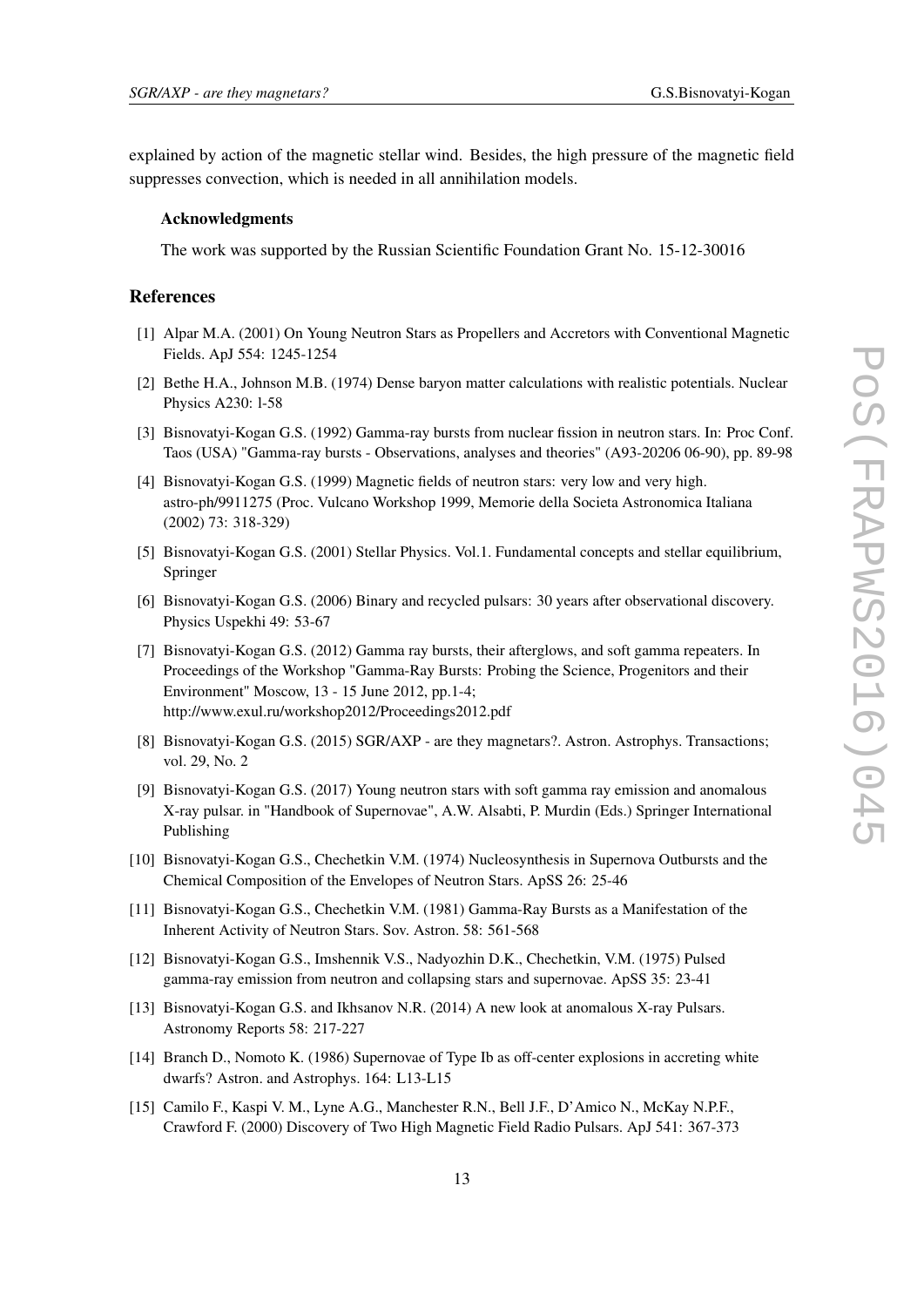- <span id="page-14-0"></span>[16] Camilo F., Ransom S.M., Halpern J.P., Reynolds J. (2007) 1E 1547.0-5408: A Radio-emitting Magnetar with a Rotation Period of 2 Seconds. ApJ Lett. 666: L93-L96
- [17] Chatterjee P., Hernquist L., Narayan R. (2000) An Accretion Model for Anomalous X-Ray Pulsars. ApJ 534: 373-379
- [18] Duncan R.C., Thompson C. (1992) Formation of very strongly magnetized neutron stars Implications for gamma-ray bursts. ApJ Lett. 392: L9-L13
- [19] DuncanÂă R.C., ThompsonÂă C. (1995) The soft gamma repeaters as very strongly magnetized neutron stars - I. Radiative mechanism for outbursts. MNRAS 275: 255-300
- [20] Ferdman R.D., Stairs I.H., Kramer M., et al. (2014) PSR J1756-2251: a pulsar with a low-mass neutron star companion. MNRAS 443: 2183-2196
- [21] Feroci M., Costa E., Amati L., Piro L., Martino B., di Ciolo L., Coletta A., Frontera, F. (1998) SGR1627-41, BeppoSAX-GRBM detections. GRB Coordinates Network, 111
- [22] Frederiks D.D., Golenetskii S.V., Palshin V.D., Aptekar' R.L., Ilyinskii V.N., Oleinik F.P., Mazets E.P., Cline T.L. (2007) Giant flare in SGR 1806-20 and its Compton reflection from the Moon. Astronomy Letters 33: 1-18
- [23] Frederiks D.D., Palshin V.D., Aptekar' R.L., Golenetskii S.V., Cline T.L., and Mazets E.P. (2007) On the possibility of identifying the short hard burst GRB 051103 with a giant flare from a soft gamma repeater in the M81 group of galaxies. Astron. Letters 33: 19-24
- [24] Ginzburg V.L. (1964) The Magnetic Fields of Collapsing Masses and the Nature of Superstars. Soviet Physics Doklady 9: 329-334
- [25] Golenetskii S.V., Mazets E.P., Il'inskii V.N., Gur'yan Yu.A. (1979) Recurrent gamma-ray bursts from the flaring source FXP 0520 - 66. Soviet Astronomy Letters 5: 340-342
- [26] Goldreich P., Julian W.H. (1969) Pulsar Electrodynamics. ApJ 157: 869-880
- [27] Golenetskii et al. (2005) IPN triangulation and Konus spectrum of the bright short/hard GRB051103. GCN 4197
- [28] Halpern J.P., Gotthelf E.V., Reynolds J., Ransom S.M., and Camilo F. (2008) Outburst of the 2 s Anomalous X-Ray Pulsar 1E 1547.0-5408. ApJ 676: 1178-1183
- [29] Hurley K., Kouveliotou C., Cline T., Mazets E., Golenetskii S., Frederiks D., van Paradijs J. (1999a) Where is SGR 1806-20? ApJ 523: L37-L40
- [30] Hurley K., Li P., Kouveliotou C., Murakami T., Ando M., Strohmayer T., van Paradijs J., Vrba F., Luginbuhl C., Yoshida A., Smith I. (1999b) ASCA Discovery of an X-Ray Pulsar in the Error Box of SGR 1900+14. ApJ 510: L111-L114
- [31] Janssen G.H., Stappers B.W., Kramer M., Nice D.J., Jessner A., Cognard I., Purver M.B. (2008) Multi-telescope timing of PSR J1518+4904. Astronomy and Astrophysics 490: 753-761
- [32] Kaneko Y., Goegues E., Kouveliotou C., Granot J., Ramirez-Ruiz E., van der Horst A.J., Watts A.L., Finger M.H., Gehrels N., Pe'er A., van der Klis M., von Kienlin A., Wachter S., Wilson-Hodge C.A., Woods P.M. (2010) Magnetar Twists: Fermi/Gamma-Ray Burst Monitor Detection of SGR J1550-5418. ApJ 710: 1335-1342
- [33] Kouveliotou C., Kippen M., Woods P., Richardson G., Connaughton V. (1998a) BATSE Discovery of Previously Unknown Soft Gamma-ray Repeater SGR1627-41. The Astronomer's Telegram No. 29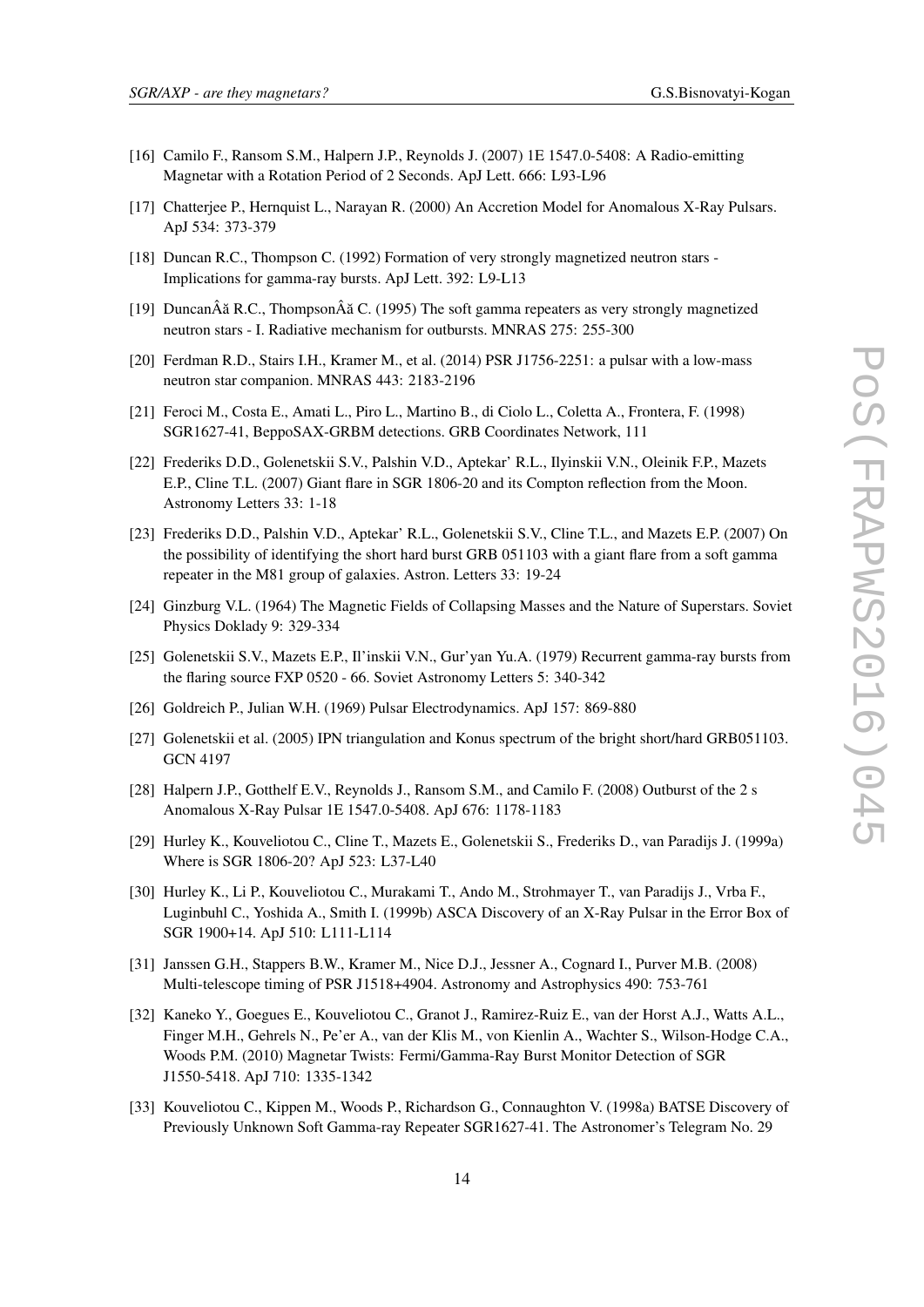- [34] Kouveliotou C., Dieters S., Strohmayer T., van Paradijs J., Fishman G.J., Meegan C.A., Hurley K., Kommers J., Smith I., Frail D., Murakami T. (1998b) An X-ray pulsar with a superstrong magnetic field in the soft γ-ray repeater SGR1806 - 20. Nature, 393: 235-237
- [35] Kouveliotou C., Strohmayer T., Hurley K., van Paradijs J., Finger M.H., Dieters S., Woods P., Thompson C., Duncan R.C. (1999) Discovery of a Magnetar Associated with the Soft Gamma Repeater SGR 1900+14. ApJ Lett. 510: L115-L118
- [36] Kuiper L., den Hartog P. R., Hermsen W. (2009) The INTEGRAL detection of pulsed soft gamma-rays from SGR/AXP 1E1547.0-5408 during its JAN-2009 outburst. The Astronomer's Telegram 1921, 01/2009
- [37] Laros J.G., Fenimore E.E., Klebesadel R.W., Kane S.R. (1986a) Statistical Properties of the Soft Gamma Repeater (SGR) GB790107. Bulletin of the American Astronomical Society 18: 928
- [38] Laros J.G., Fenimore E.E., Fikani M.M., Klebesadel R W., Barat C. (1986b) The soft gamma-ray burst GB790107. Nature 322: 152-153
- [39] Lorimer D.R. (2005) Binary and Millisecond Pulsars. Living Reviews in Relativity 8: 7-82; http://www.livingreviews.org/lrr-2005-7
- [40] Manchester R.N., Lyne A.G., Camilo F., Bell J.F., Kaspi V M., D'Amico N., McKay N.P.F., Crawford F., Stairs I.H., Possenti A., Kramer M., Sheppard D.C. (2001) The Parkes multi-beam pulsar survey - I. Observing and data analysis systems, discovery and timing of 100 pulsars. MNRAS 328: 17-35
- [41] Mazets E.P., Golenetskii S.V., Gur'yan Yu.A. (1979a) Soft gamma-ray bursts from the source B1900+14. Soviet Astronomy Letters 5: 343-344
- [42] Mazets E.P., Golenetskii S.V., Il'Inskii V.N., Panov V.N., Aptekar' R.L., Gur'yan Yu.A., Sokolov I.A., Sokolova Z.Ya., Kharitonova T.V. (1979b) A flaring x-ray pulsar in Dorado. Soviet Astronomy Letters, 5: 163-166
- [43] Mazets E.P., Golentskii S.V., Ilinskii V.N., Aptekar' R.L., Guryan Iu.A. (1979c) Observations of a flaring X-ray pulsar in Dorado. Nature, 282: 587-589
- [44] Mazets E.P., Golenetskii S.V., Il'inskii V.N., Panov V. N.; Aptekar R.L., Gur'yan Y.A., Proskura M.P., Sokolov I.A., Sokolova Z.Ya., Kharitonova T.V., Dyatchkov A.V., Khavenson N.G. (1981) Catalog of cosmic gamma-ray bursts from the KONUS experiment data. Ap. Space Sci. 80: 3-143
- [45] Mazets E. P., Golenetskii S. V., Guryan Yu, A. & Ilyinski V. N. (1982) The 5 March 1979 event and the distinct class of short gamma bursts Are they of the same origin. Astrophys. Space Sci. 84: 173-189
- [46] Mazets E.P., Aptekar' R.L., Butterworth P., Cline T.L., Frederiks D.D., Golenetskii S.V., Hurley K., Il'inskii V.N. (1999a) Unusual Burst Emission from the New Soft Gamma Repeater SGR 1627-41. ApJ Lett. 519: L151-L153
- [47] Mazets E.P., Cline T.L., Aptekar' R.L., Butterworth P., Frederiks D.D., Golenetskii S.V., Il'inskii V.N., Pal'shin V.D. (1999b) Activity of the soft gamma repeater SGR 1900 + 14 in 1998 from Konus-Wind observations: 1. Short recurrent bursts. Astronomy Letters 25: 628-634
- [48] Mazets E.P., Cline T.L., Aptekar' R.L., Butterworth P., Frederiks D.D., Golenetskii S.V., Il'inskii V.N., Pal'shin V.D. (1999c) Activity of the soft gamma repeater SGR 1900 + 14 in 1998 from Konus-Wind observations: 2. The giant August 27 outburst. Astronomy Letters 25: 635-648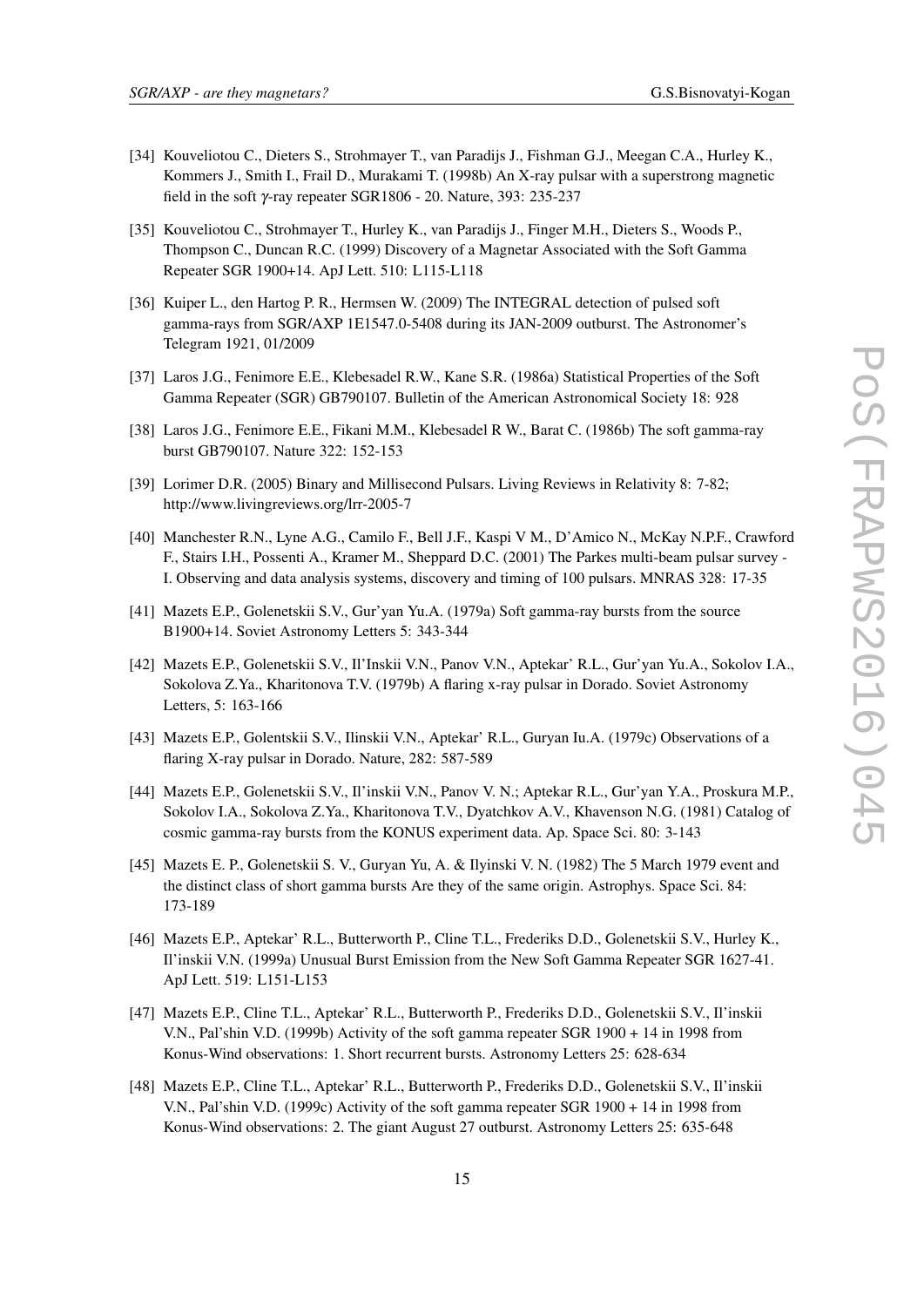- <span id="page-16-0"></span>[49] Mazets E.P., Cline T.L., Aptekar' R.L., Frederiks D.D., Golenetskii S.V., Il'inskii V.N., Pal'shin V.D. (2005), The Konus-Wind and Helicon-Coronas-F detection of the giant gamma-ray flare from the soft gamma-ray repeater SGR 1806-20. astro-ph/0502541
- [50] Mazets E.P., Aptekar' R.L., Cline T.L., Frederiks D.D., Goldsten J.O., Golenetskii S.V., Hurley K., von Kienlin A., Pal'shin V.D. (2008) A Giant Flare from a Soft Gamma Repeater in the Andromeda Galaxy (M31). ApJ, 680: 545-549
- [51] McGill Pulsar Group (2014) McGill Online Magnetar Catalog. http://www.physics.mcgill.ca/ pulsar/magnetar/main.html
- [52] McLaughlin M.A., Stairs I.H., Kaspi V.M., Lorimer D.R., Kramer M., Lyne A.G., Manchester R.N., Camilo F., Hobbs G., Possenti A., D'Amico N., Faulkner A.J.(2003) PSR J1847-0130: A Radio Pulsar with Magnetar Spin Characteristics. ApJ Lett. 59l: L135-L138
- [53] McLaughlin M.A., Lorimer D.R., Lyne A G., Kramer M., Faulkner A.J., Kaspi V.M., Stairs I.H., Manchester R.N., Hobbs G., Camilo F., Possenti A., D'Amico N. (2004) Two Radio Pulsars with Magnetar Fields. Young Neutron Stars and Their Environments, IAU Symposium no. 218, held as part of the IAU General Assembly, 14-17 July, 2003 in Sydney, Australia. Edited by Fernando Camilo and Bryan M. Gaensler. San Francisco, CA: Astronomical Society of the Pacific, 2004., pp.255-256
- [54] Malone R.C., Johnson M.B., Bethe H.A. (1975) Neutron star models with realistic high-density equations of state. ApJ 199: 741-748
- [55] Pacini F. (1967) Energy Emission from a Neutron Star. Nature 216: 567-568
- [56] Palmer D.M., Barthelmy S., Gehrels N., Kippen, R. M.; Cayton T., Kouveliotou C., Eichler D., Wijers R.A.M.J., Woods, P. M., Granot J., Lyubarsky Y.E., Ramirez-Ruiz E., Barbier L., Chester M., Cummings J., Fenimore E.E., Finger M.H., Gaensler B.M., Hullinger D., Krimm H., Markwardt C.B., Nousek J.A., Parsons A., Patel S., Sakamoto T., Sato G., Suzuki M., Tueller J. (2005) A giant gamma-ray flare from the magnetar SGR 1806 - 20. Nature, 434: 1107-1109
- [57] Rea N., Esposito P., Turolla R., Israel, G.L., Zane S.; Stella L.; Mereghetti S., Tiengo A., Goetz D., Goegeus E., Kouveliotou C. (2010) A Low-Magnetic-Field Soft Gamma Repeater. Science 330: 944-946
- [58] Shitov Yu.P. (1999) SGR 1900+14 = PSR J1907+0919. IAU Circ No. 7110, Feb. 17
- [59] Trümper J.E., Dennerl1 K., Kylafis N.D., Ertan U., Zezas A. (2010) The spectral and beaming characteristics of the anomalous X-ray pulsar 4U 0142+61. Astron. and Astrophys. 518: A46-A51
- [60] Trümper J.E., Zezas A. , Ertan U., Kylafis N.D. (2013) An Accretion Model for the Anomalous X-Ray Pulsar 4U 0142+61. ApJ 764: 49-58
- [61] Weber E.J. and Davis L.J. (1967) The Angular Momentum of the Solar Wind. ApJ 148: 217-227
- [62] Woods P.M., Kouveliotou C., van Paradijs J., Finger M.H., Thompson, C., Duncan, R.C., Hurley, K., Strohmayer, T., Swank, J., Murakami, T. (1999) Variable Spin-Down in the Soft Gamma Repeater SGR 1900+14 and Correlations with Burst Activity. ApJ 524: L55-L58
- [63] Young M.D., Manchester R.N., Johnston S. (1999a) A radio pulsar with an 8.5-second period that challenges emission models. Nature 400: 848-849
- [64] Young M.D., Manchester R.N., Johnston S. (1999b) Ha, ha, ha, ha, staying alive, staying alive: A radio pulsar with an 8.5-s period challenges emission models. In: Pulsar Astronomy - 2000 and Beyond, ASP Conference Series, Vol. 202 pp.185-188; Proc. of the 177th Colloquium of the IAU held in Bonn, Germany, 30 August - 3 September 1999; eds. M. Kramer, N. Wex, and R. Wielebinski